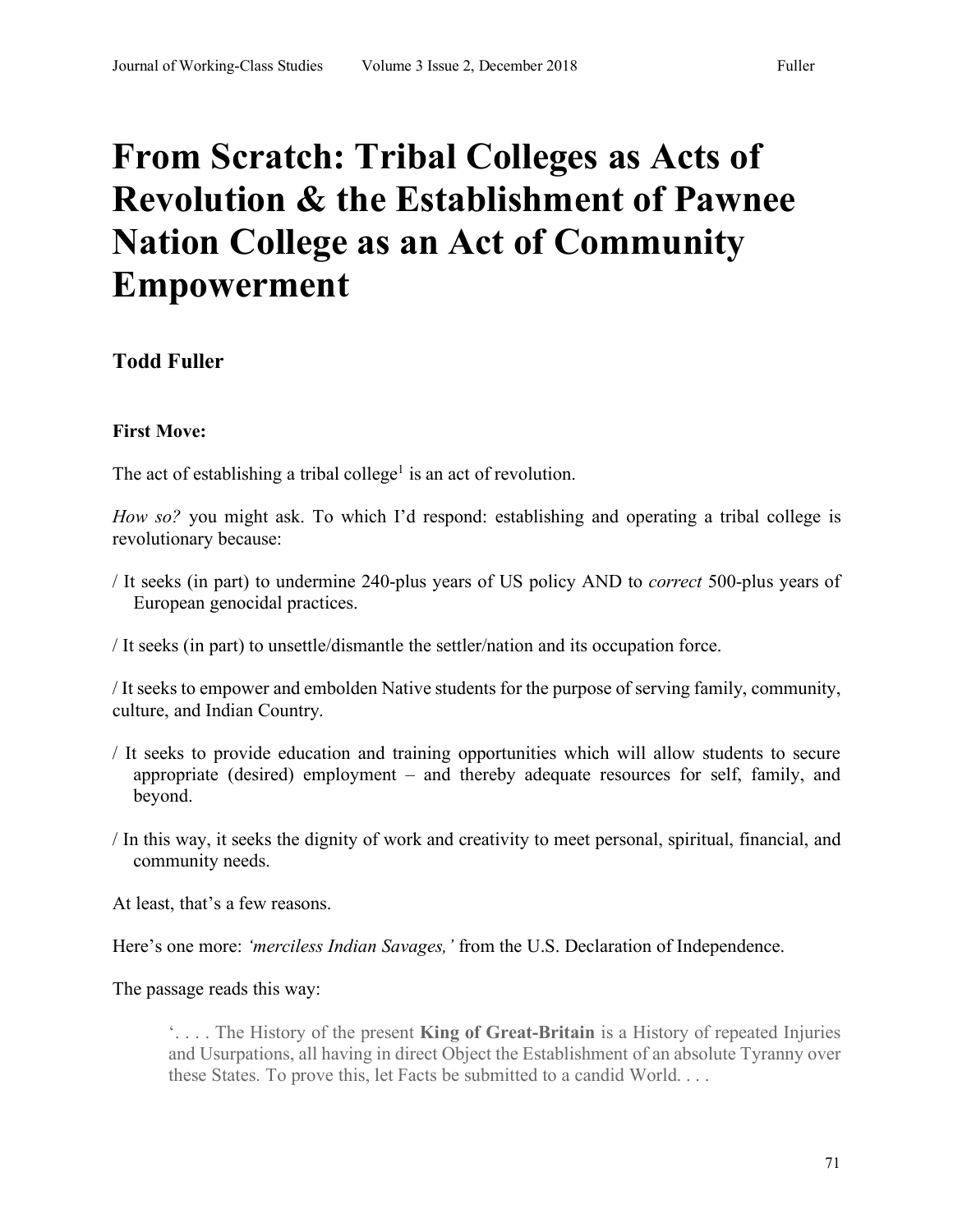[And regarding one such injury . . .]

**He** has excited domestic Insurrections amongst us, and has endeavoured (sic) to bring on the Inhabitants of our Frontiers, the *merciless Indian Savages*, whose known Rule of Warfare, is an undistinguished Destruction, of all Ages, Sexes and Conditions.'

So, rise Savages, rise!

#### **Second Act:**

When the Navajo nation established Navajo Junior College (in 1968), it was a good day to learn. (Learn Navajo ways.) The Dine founded the first tribal college in the present-day United States. It was the first tribally-controlled institution of higher learning  $\&$  the first accredited tribal college. They metaphorically said (in Dine, 'course): 'F/U US gov't.

We'll teach our students our way. They'll be Dine teachers  $\&$  engineers  $\&$  doctors  $\&$  writers.'

## **Triple Play:**

- 1st: Then (after the Navajo Nation did its higher ed. thing) lots of other tribal nations said: *This effin' shit is NOT working for us either*.
- 2nd: By that, they (tribal college administrators and tribal business councils) meant: You (Uncle Sam) have failed our Native / Indigenous / Nations / Students / Futures long enough.
- $3<sup>rd</sup>$ : Because >> Manifest Destiny is an American murder narrative >> murder at the Hands of immigrants //

And stolen are the land  $\&$  songs / And broken are the treaties / And Noble are the savages, such noble & vanishing savages /

They said & recorded & recorded & 'preserved.'

#### **Fourth Wave:**

In 2002, I moved from Des Moines, Iowa to Pawnee, Oklahoma after being hired by the Pawnee Nation of Oklahoma as an ICDBG Coordinator. ICDBG stands for Indian Community Development Block Grant. It's a HUD-based program (Department of Housing and Urban Development).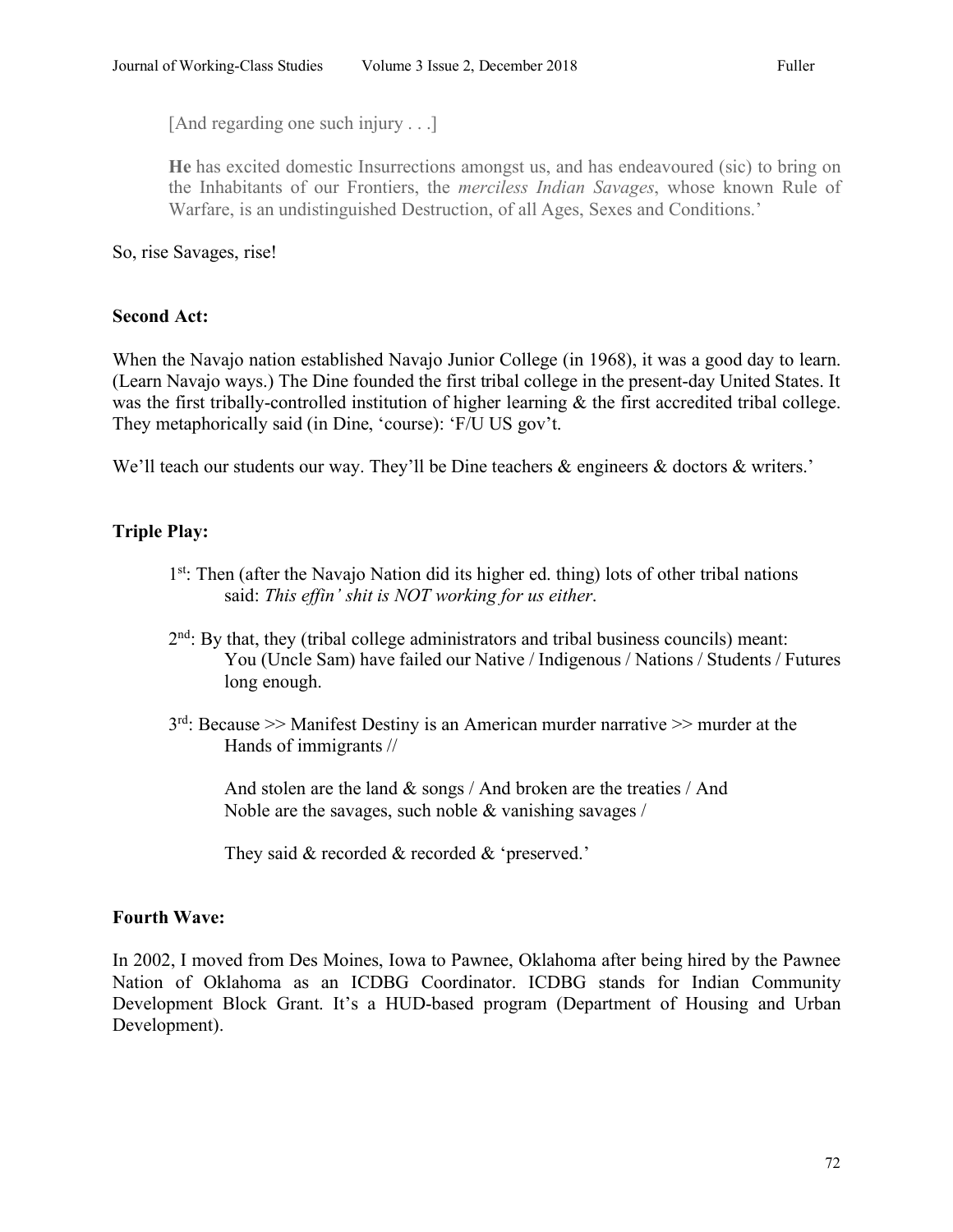I moved because I couldn't find a tenue track position in creative writing – though I had a book published<sup>2</sup> which received strong reviews: ESPN, NPR (It's Only a Game), *Des Moines Register*, *Pittsburgh Post-Gazette, Pawnee Chief*, some literary journals, and numerous radio shows, etc.

Still, I got nothing.

I got one interview at  $MLA<sup>3</sup>$  that year (2001), which was in New Orleans. It's hard to get productive stuff done in New Orleans as a tourist & all.

I moved because of 3 reasons: 1) love of a Pawnee woman, 2) reciprocity to the Pawnee Nation (more on this in a bit), 3) and bills – paying bills and student loans and no damn teaching offers or interviews, which means I had no teaching prospects (no creative writing future??) and no classes to teach.

The first thing the Nation asked me to do was to serve as the project manager for the construction of the Pawnee Nation Travel Plaza. (It's now called the Stone Wolf Casino.) The project had been stalled for a couple of years, and the Nation's leadership asked me to 'get the ball rolling' again. But:

I had no construction management experience or training.

I had no project management experience (aside from doing my own, self-driven projects as an undergrad and graduate student).

I had no professional experience aside from teaching.

So the Pawnee Nation of Oklahoma took a tremendous risk. We both did.

Other projects would evolve, quickly.

The Travel Plaza was completed in 2003. After that, the Nation said 'Hey, that's good. Now help us build a Family Development Center (FDC), which includes a child care center and a fitness center.' The Center was completed in 2004.

They said, 'Here, write these grants too. You're a writer, so you can write, right?'

I said ok & fell more in love with my soon-to-be wife.

Meanwhile, as the FDC was getting completed, I was asked another question by the Nation:

'Would you be willing to work on another project – can you help us establish The Pawnee Nation Academy?'

'What's that?' I asked. 'It's like a career-tech school.' 'Is that like a college?'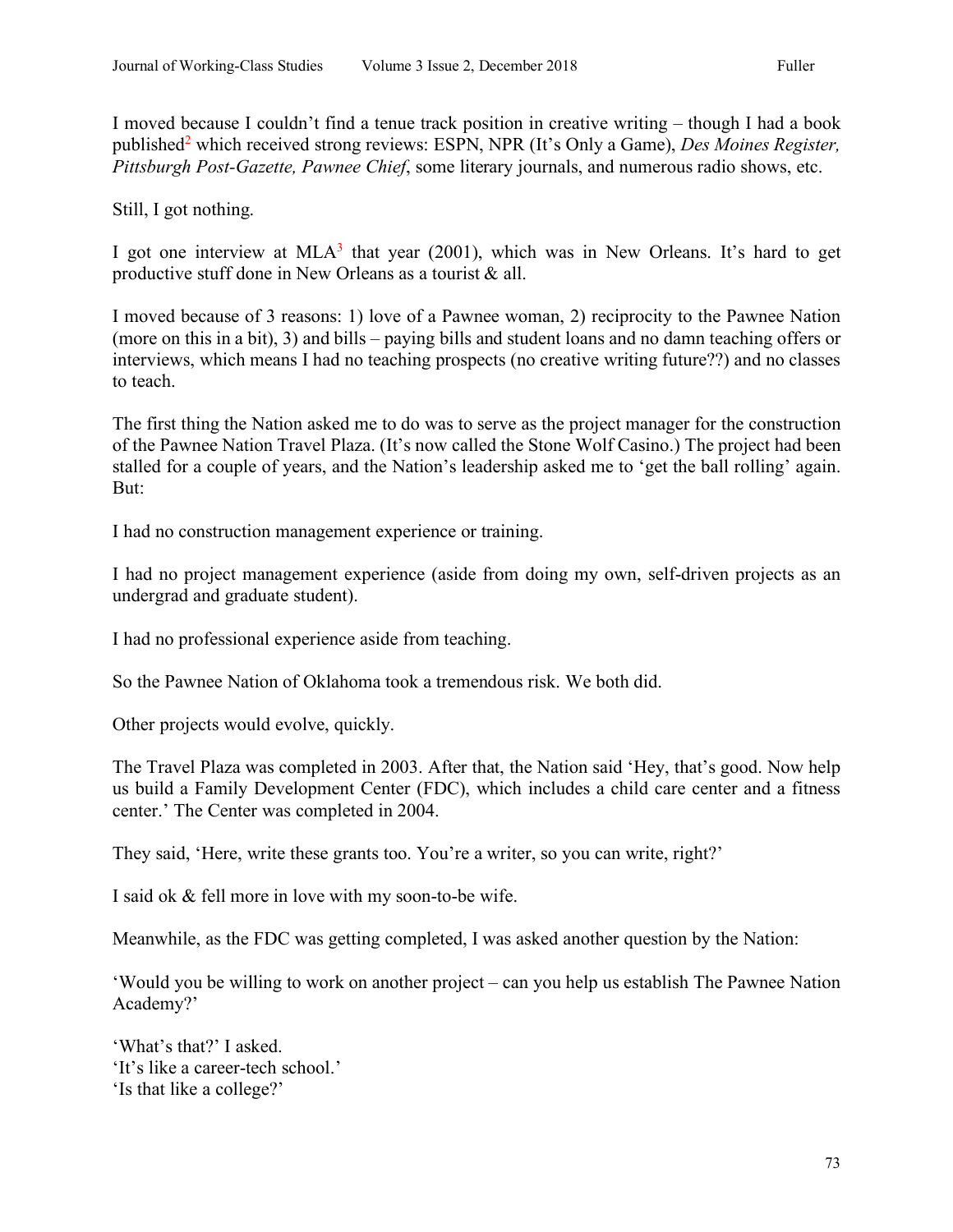'Sorta.' 'Sorta, how?' 'Well, like a trade school.' 'Cool. But why not establish a college?' I asked. They said 'Hmmmm . . . Okay, let's do a college then.' 'Okay, can we call it Pawnee Nation College?' 'Okay,' they said. 'Wow,' I thought. 'Wait 'til everyone (mom/dad/friends) hears about this!'

They said, 'Ok, that's enough daydreaming. Now get to work. Make our college.'

I thought: 'This is why Mose YellowHorse found me all those years ago: so I could move to Pawnee, be with my future wife, and help the Nation establish a tribal college.'

Oklahoma was slow to join the Tribal College Movement.

(This is narrative concentrate  $-$  like orange juice popsicles; like a tribal college establishment / cocoon time-lapse.)

## **Fifth Dimension:**

In 2004 I was appointed 'Interim' President of Pawnee Nation College (PNC) by the Pawnee Business Council. One guy on Council insisted the 'president' be called a 'Superintendent' because 'that's what the BIA<sup>4</sup> called its head at Gravy U,' which was the very derogatory epithet the Native students gave to the Pawnee Indian Boarding School (b. 1878-d. 1958).

At Indian boarding schools across North America, the point was to assimilate Natives into the 'mainstream' via industrial education [manual labor] programming. So Native kids were forcibly taken from their homes [isn't that kidnapping?] by US gov't officials and suffered extreme oppression at the hands of Euro-centric non-Natives. Typically, the superintendents at boarding schools greatly / enthusiastically / brutally enforced Dr. Pratt's<sup>6</sup> notion: kill the Indian, save the man. Killing the Indian = killing the culture = killing the  $1<sup>st</sup>$  / Native language = killing the music  $=$  killing the religion  $>$  ceremonies  $>$  belief systems  $=$  killing the heart  $=$  killing the mind  $=$  killing the ability to learn (and the desire to do so).

Sometimes they killed the man (person), which killed both the Indian and the man. . . .

So, if you kill the Indian, you also kill the man, the woman, the boy, the girl, and subsequently hurt families, communities, personal & tribal histories, & all kinds of ways of knowing and being. The boarding schools were operated by the BIA; superintendents were BIA appointments. So ...

I said, 'I don't think we're trying to replicate the BIA here.' The specific Business Council member in question voted AGAINST approving my appointment. The vote was 6 to 1.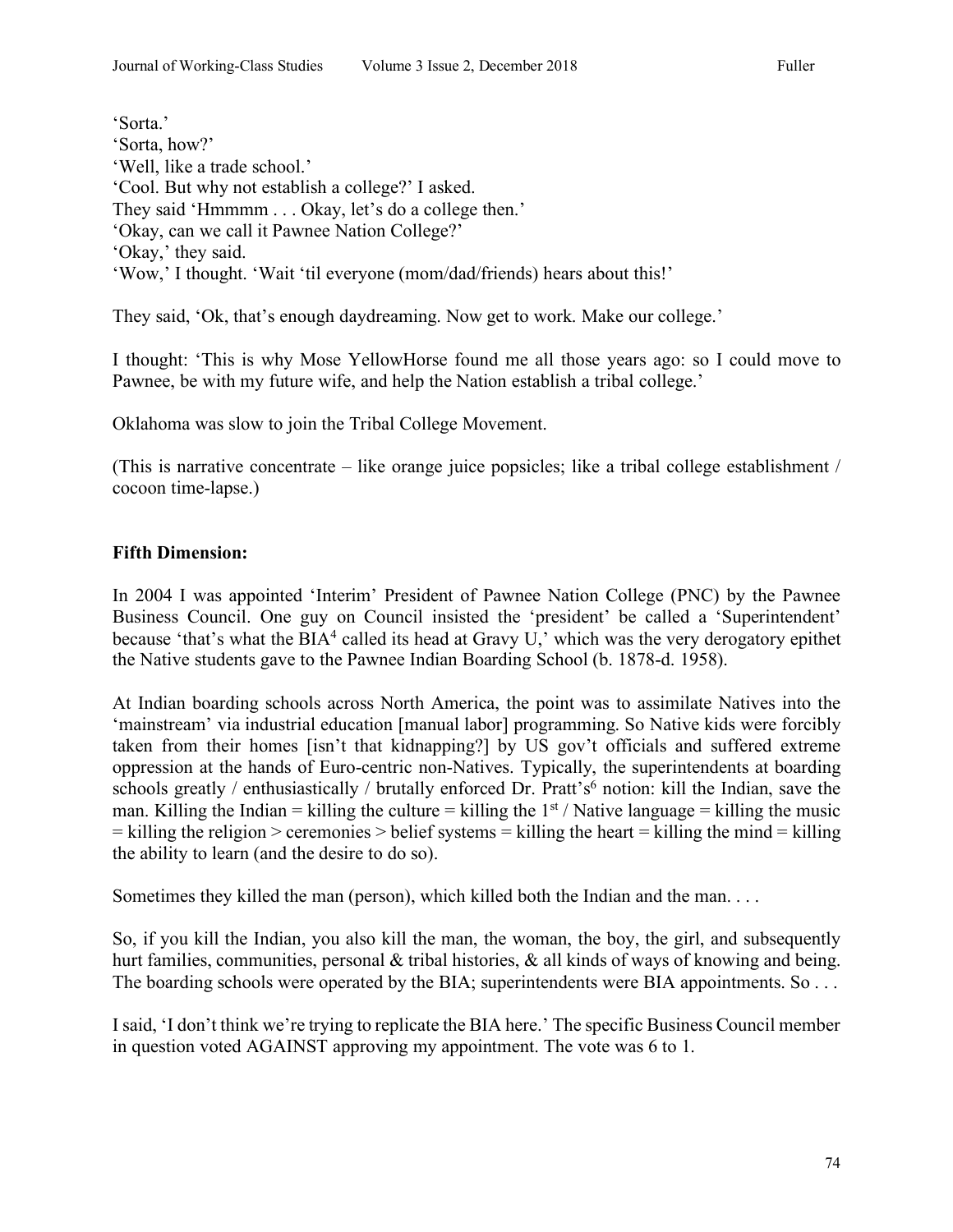#### **Sixth Sense:**

(Here's an anecdote about how brutal Indian boarding schools could be [told to me by a Pawnee tribal citizen not long after plans to establish a higher education institution were announced]:

'Yeah, I remember a story my gramma told me about coming here to Gravy U.

She said, 'It was the middle of fall. Middle of the school year anyway. And they brought us here by bus. We didn't talk a lot on the bus even though most of us knew one another. We couldn't believe we'd just been taken from our homes. Some of the kids were sobbing. You could hear them under their jackets. Not me though. I didn't cry at all. I just coughed. I'd been sickish all that fall.

'She said, 'So we pulled up, right there on the little circle. The bus driver says, 'All you kids, get your stuff & go stand on the sidewalk.' So we did. We grabbed our things, stepped off the bus, and right then became students at Gravy.

'Well, not one second after we got off the bus, a woman was yelling at us to get in single file on the sidewalk – shoulder-to-shoulder way. There was probably 30 of us. And this tall white man was there. The bony woman called him Dr. Next thing I know, he's sticking a tonguedepressor thingy in my mouth and looking down my throat.'

'He said, 'You've been sick, ain't ya?'

'Uh-huh,' I said – the tongue depressor still in my mouth.

'Right then, he takes out a knife, some kinda scalpel or something. He reaches down my throat and cuts out my tonsils. I tasted blood instantly, then felt the pain, and down I went. I passed straight out.

'He did a tonsillectomy on me right there – no anesthesia, nothing. & Did the same thing to 6 other kids. When we came to, some of the other girls took us up to the dorm room. On our way to the dorm, I looked back & saw seven crimson pools of blood.'

That's what she told me, so I don't like this place.')

## **Seventh Heaven: 7 Generations / 7 Chances / 7 Liberal Arts / 7 Sages / 7 Stages (of Life):**

- 1) Kids at boarding schools were not allowed to speak their first (Native / Indigenous) languages.
- 2) They were beaten if they dared 'talk Indian.'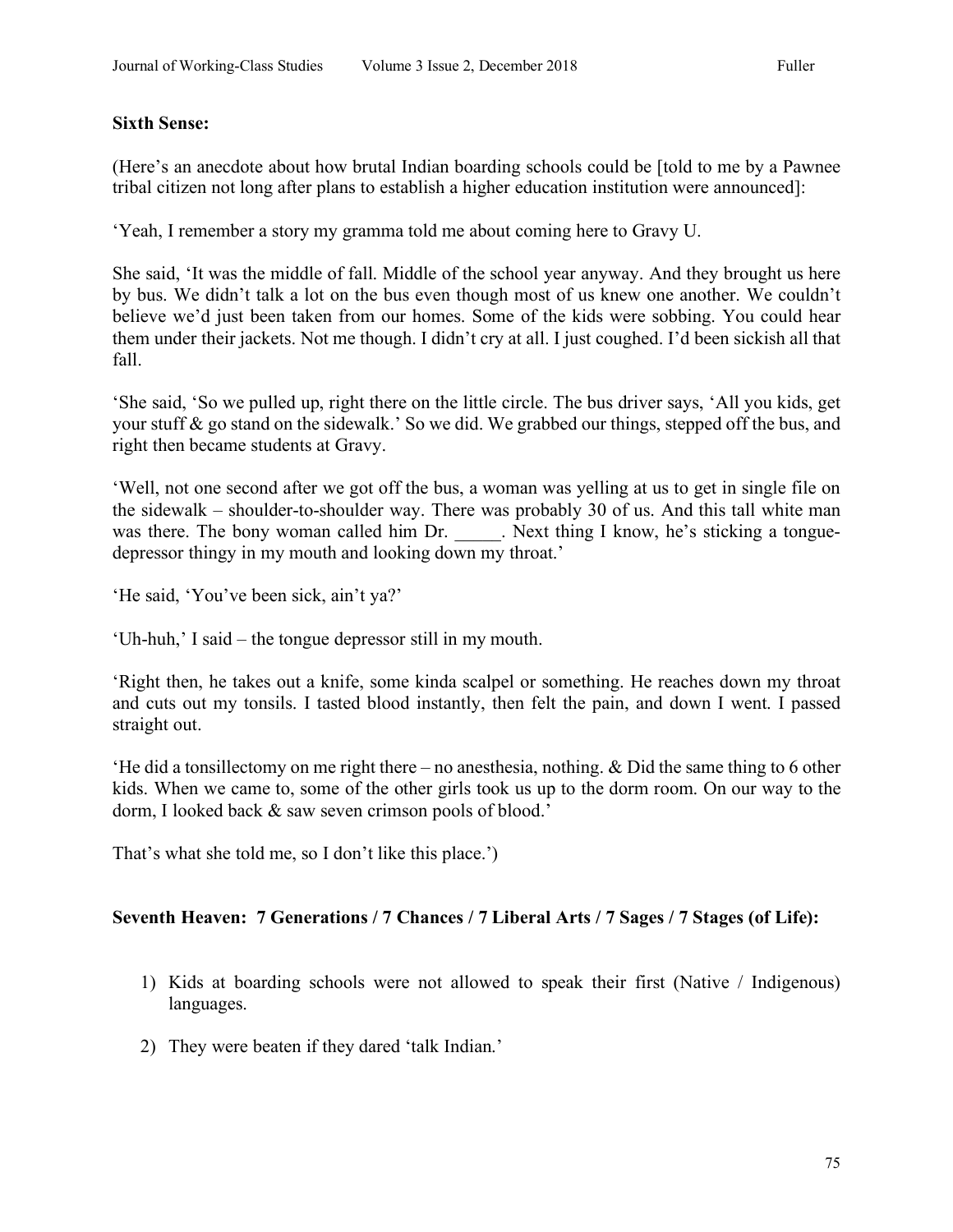- 3) The power of PNC (and other tribally-controlled institutions) is this: the curriculum includes Pawnee Language I, II, and III for a total of 12 college credits.
- 4) PNC had / has had academic agreements with several state schools, including Northern Oklahoma College (NOC), Oklahoma State University (OSU), the University of Oklahoma (OU), and (1 private school) Bacone College.
- 5) ALL of our academic partners accepted the credits for Pawnee language courses 10% of a bachelor's degree at OSU, OU, and Bacone. The fact that the registrar at OU, aka, at a university with the nickname 'Sooners' accepted PNC's language classes was significant.
- 6) Our language teachers were Pawnee citizens who had bachelor's degrees. Lots of Native and a few non-Native students took / take language classes.
- 7) Two PNC graduates also graduated from OU with master's degrees in linguistics. They are now teaching Pawnee language classes in Pawnee – mostly at PNC, but they're also conducting adult-ed (community) classes. (They should be pursuing PhDs in Linguistics.) They are Zach Rice and Taylor Moore. (See #20 below.)
- 8) Go Bobcats! / The PNC mascot.
- 9) In Pawnee ways, the bobcat represents the whole of the night sky  $\&$  all its constellations.

(Note: present tense use / not the past tense / not an artifact / not peoples as an object of study / not vanished, or noble, or romanticized, or 'gone.' / but HERE – NOW! Contemporary folx writing poems, scripts, and plays; having babies – Native babies – who will grow up learning their Pawnee ways.)

10) One night in 2005, I got some gas at the Pawnee Nation Travel Plaza (a year after it opened). The cashier was Marcie Stephenson. I said to her, 'C'mon Marce, aren't you tired of this?'

She said, 'God, this shit sucks.' 'Agreed,' I said. 'Why don't you take some classes at PNC?' 'That's not a real college.' 'Wanna bet?' 'Well, can I get some financial aid?' 'Try & see,' I said. 'Bullshit,' she said. 'Give it a try,' I said. Looking around, I continued, 'What's the worst that can happen?' She looked around too – a chagrinned / pinched expression wrinkled her face, 'Right' she said.

Ten (+) years later, Marcie has an associate's degree from PNC (in American Indian Studies – with a leadership emphasis) and a bachelor's degree from Bacone. She works at PNC in the admission's office. She is one of my s/heroes. She is Comanche. She's eyeing a master's in library studies.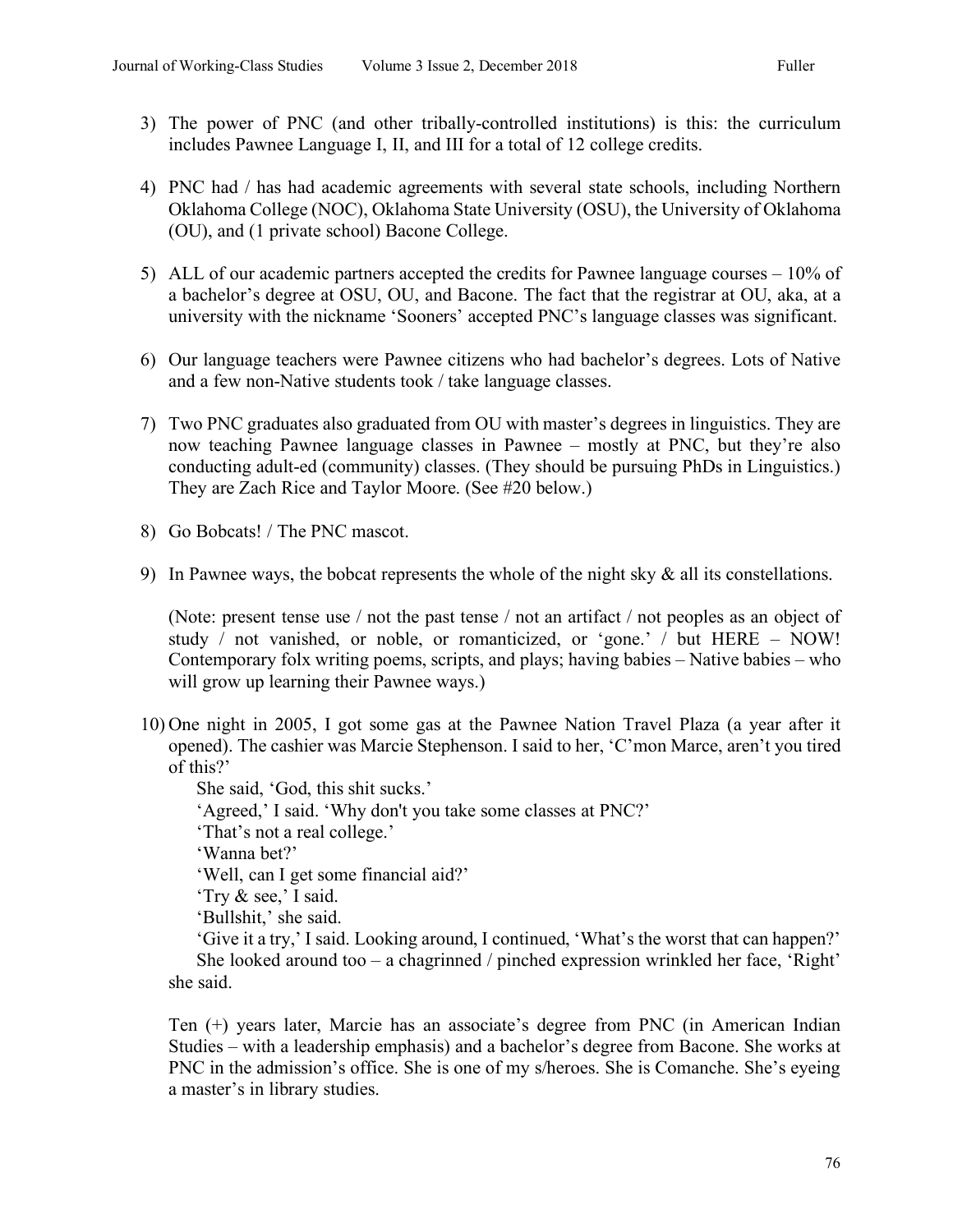11) When I was working on the PNO Travel Plaza (back in 2002-2003), I worked with half-adozen, or so, guys (Native guys) who once had electrician's certificates, plumber's certifications, were hanging sheet rock, installing HVAC, laying tile, and pouring concrete. All their certifications were expired. 'Well, I just couldn't get back to Tulsa (or wherever it was) to get re-certified,' one of the fellas told me on the job site. I thought: WHAT the fuck is this?!?

Then my thoughts went:

- a) How does this happen?
- b) How can they let their certifications go?
- c) How can we fix this crap?
- d) Let's start a college / vo-tech / ged program!
- e) Who can help us?
- f) How much money do we need?
- g) Will they be able to find jobs?
- h) Am I crazy?
- i) What courses should we offer? (& What should our degree programs focus on?)

j) How do you start a tribal college?

- k) How do you start a tribal college from scratch?
- l) Will anyone want to attend? (How do we recruit students?)

This was about the same time the Nation asked me to assist with starting the school.

12) In a perfect world, there would be 573 (or so) tribal colleges in the U.S. That's because there are 573 federally-recognized Indian tribes, bands, nations, pueblos, rancherias, communities, and Native villages in U.S. (Oh wait,

in a perfect world, both colonists and the U.S. government would NOT have systematically and barbarically / savagely destroyed Native peoples and their nations, cultures, languages, lands, ecosystems, futures, etc.)

Back in reality, it'd be cool / ideal if each Indigenous sovereign w/in the U.S. could establish its own TCU, if it so desired (regardless of lack or abundance of financial resources).

I mean, there are about 4,600 institutions of higher education in the U.S. right now, so what's another 400 to 500? Pony up, feds, states, & local municipalities. To a much-much lesser degree, the tribes might also provide some resources like space and equipment. Oh damn, I can hear it now – *The astronomical cost of such an undertaking!* Yeah, yeah.

Two words (dip shit): treaty rights. Two more (ass hat): human rights. And: repurpose resources.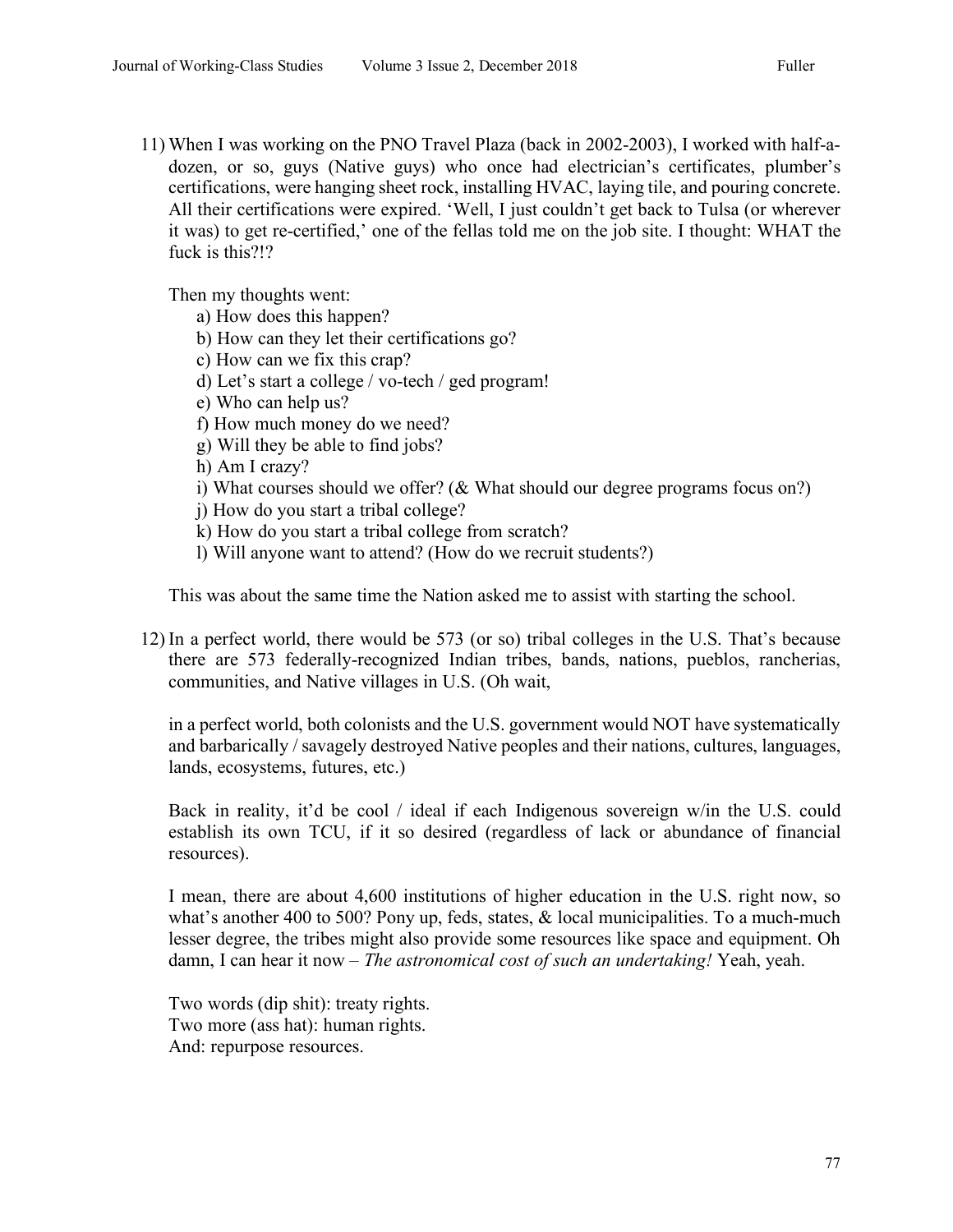- 13) The narrative arc of the shared history between the Indigenous peoples of the Americas and those from Europe and European ancestry is tumultuous, at best. At worst it is a story of ignorance, stupidity, oppression, doctrinal manipulation, genocide, environmental destruction of numerous ecosystems and animal populations, cultural genocide, ethnic cleansing, calculated murder (via biological warfare and traditional warfare – and so, war crimes), political coercion and dishonesty, kidnapping (of children who were regularly  $\&$ forcibly separated from their parents), Columbus, Custer, Sheridan, Sherman, Lincoln, Wild Bill, Pawnee Bill, etc. (on the part of whites).
	- a. & fuck you if you think Indians were victims.

This is not a victim narrative. It is a survival narrative.

b. & fuck you (again) if you think 'whites won.' The 'final' narrative is not written yet. We are on a continuum. See these writers / visionaries:

Samson Occum, William Apess, Zitka-la Sa, Sarah Winnemucca, George Copway, John Rollin Ridge, Alex Posey, Pauline Johnson,Charles Eastman, Lynn Riggs, D'Arcy McNickle, Winnie Lewis Gravitt, John Joseph Matthews, Vine Deloria, Jr., James Welch, Paula Gunn Allen, Mary TallMountain, & 100s of other Native writers currently plying their trade, like: N. Scott Momaday, Joy Harjo, Louise Erdrich, Leslie Marmon Silko, Simon Ortiz, Geary Hobson, Jim Barnes, Denise Low, Luci Tapahonso, Wendy Rose, Diane Glancy, Susan Power, Carter Revard, Elizabeth Cook-Lynn, Ray Young Bear, Janet Campbell Hale, Crystos, Duane Niatum, Barney Bush, Adrian Louis, Kim Blaeser, Linda Hogan, Joe Bruchac, Tiffany Midge, Natalie Diaz, Bojan Louis, Tommy Orange, Laura Tohe, Heid Erdrich, Allison Hedge Coke, LeAnne Howe, Sherwin Bitsui, Roberta Hill, Deb Miranda, Sy Hoahwah, Marcie Rendon, Brandon Hobson, Laura Da', Layli Long Soldier, Tacey M. Atsitty, Arigon Starr, (sorry to leave out so many great writers). There are SO MANY more, really, so many: http://www.ipl.org/div/natam/bin/browse.pl/authors. SEE! Also: http://www.colorincolorado.org/booklist/american-indian-authors-science-fictionand-supernatural.

- 14) In the late 1800s and early 1900s, Native kids regularly ran away from the boarding schools where they held captive. Here's a poem by Louise Erdrich: https://www.poetryfoundation.org/poems/43079/indian-boarding-school-the-runaways.
- 15) Mose YellowHorse (Pawnee) took off from Chilocco Indian School<sup>5</sup> so often the Oklahoma Historical Society now holds over a dozen letters about his escape and subsequent return to the school. He did not like living away from his parents or Pawnee. He won 8 games in the Major Leagues. He was the first Pittsburgh Pirate in team history to win a home opener (in 1921). He liked being home.
- 16) The 'Tribal College Movement' is a thing. See: http://www.aihec.org/. There are currently 35 TCUs in North America. Quite a few have come & gone. (You won't find PNC on this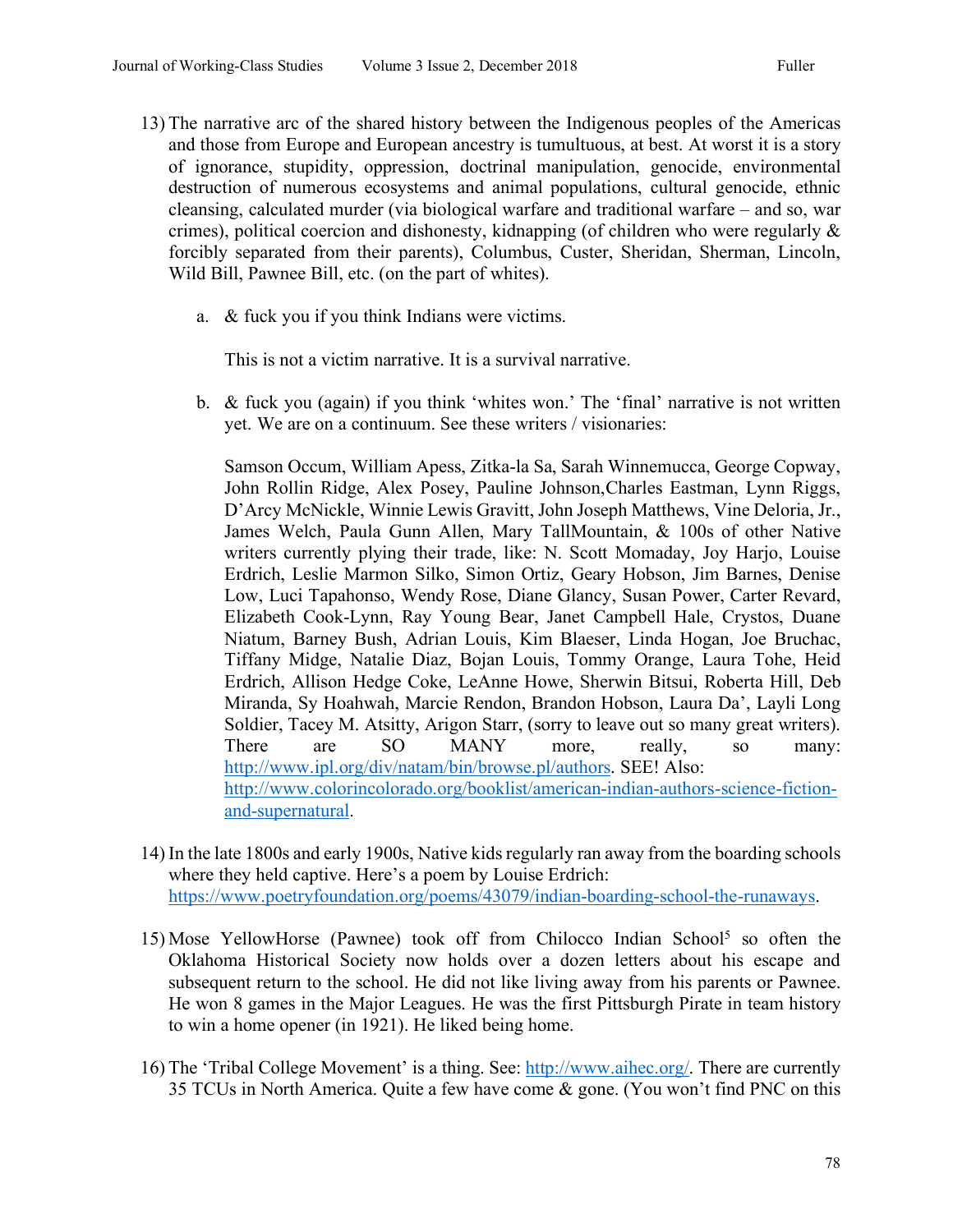list because it's not a member of the American Indian Higher Education Consortium (or, AIHEC), pronounced like Aye-heck.)

17) It's about jobs  $-$ Good jobs – And dignity In Indian Country And beyond. Living wages. Job Placement. Degree Programs. Grant applications. Indian education. Accreditation partner. Tribal Council. Native Languages. Curriculum development. Full scholarship. Language preservation. Certified instructor. Community cohesion. Good words. Pay Check. Pay Check. Pay Check. Native scholarship. Council meeting. My relations. Grand entry. Red Power. Political enemy. Honor dance. Language revitalization. Fry bread. Full frig. Give away. Head dancer. The 49. Indian princess. Y'r snag. My snag. Back roads. Good tunes. Link Wray. Power chord. Jimi Hendrix.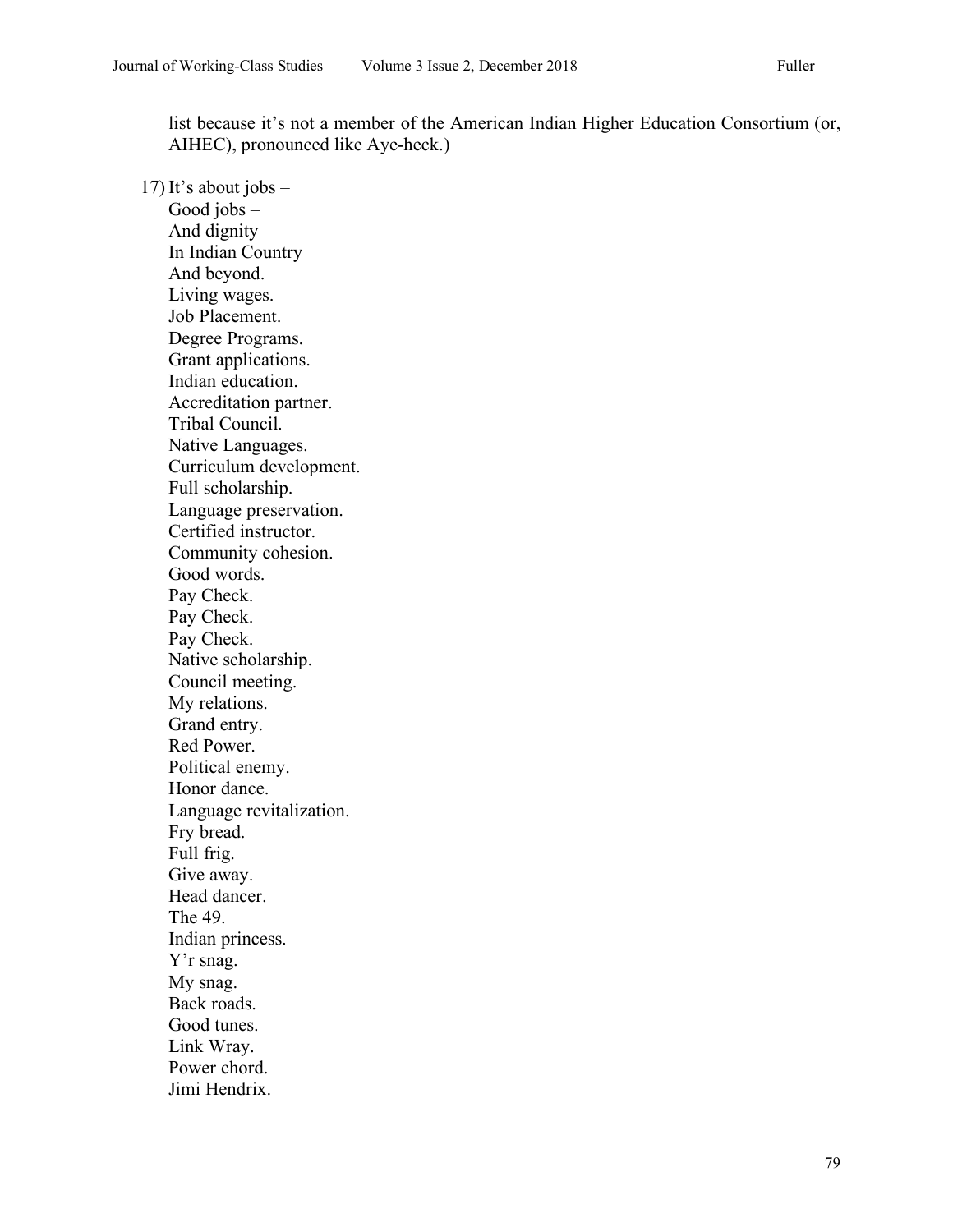Psychedelic rock. 30 pack / (for 2). Hey now. Love you. Trust land. Casino donation. Indian cemetery. All, heroic couplets.

18) Tribal colleges are community healers.

They put Native faculty members in front of Native students.

They put Native faculty members in front of non-Native students.

Many times, they put hope in front of fractured minds and in front of torn bodies. Too many times this is the case.

(Historical trauma is a fucker with handfuls of crosses, bibles, policies, theories, bureaucracy, and pedophilia clomping along in its horse-drawn carriage, or minivan, or [a mid-life crisis] 'Vette, as it were.)

They provide first, second, third, and fourth chances (when necessary – and more, if needed.)

They nurture learning, not competition.

They are founded / imagined / created to serve Indigenous learners, their families, their communities, their histories & languages, their needs, desires, & dreams.

They create Native (Dine, Pawnee, Omaha, Lakota, Muscogee, Blackfeet, Menominee, etc.) teachers, electricians, healthcare professionals, plumbers, business leaders, heavy equipment operators, computer techies / IT specialists, naturalists, poets & writers, pipefitters, engineers, historians, and social scientists, among many others.

They teach Native science  $\&$  warn against the techo-worship of western science.

They un-wrinkle (the colonizers') historical timelines & wrap them in Native perspectives.

19) In the Fall of 2004, PNC offered its first courses. 23 students enrolled in four classes. It might've been a few more classes. That same year approx. 30,000 students took courses at TCUs in North America. (See: The Path of Many Journeys.)<sup>6</sup>

20) Some tribal college alumni and / or students of note: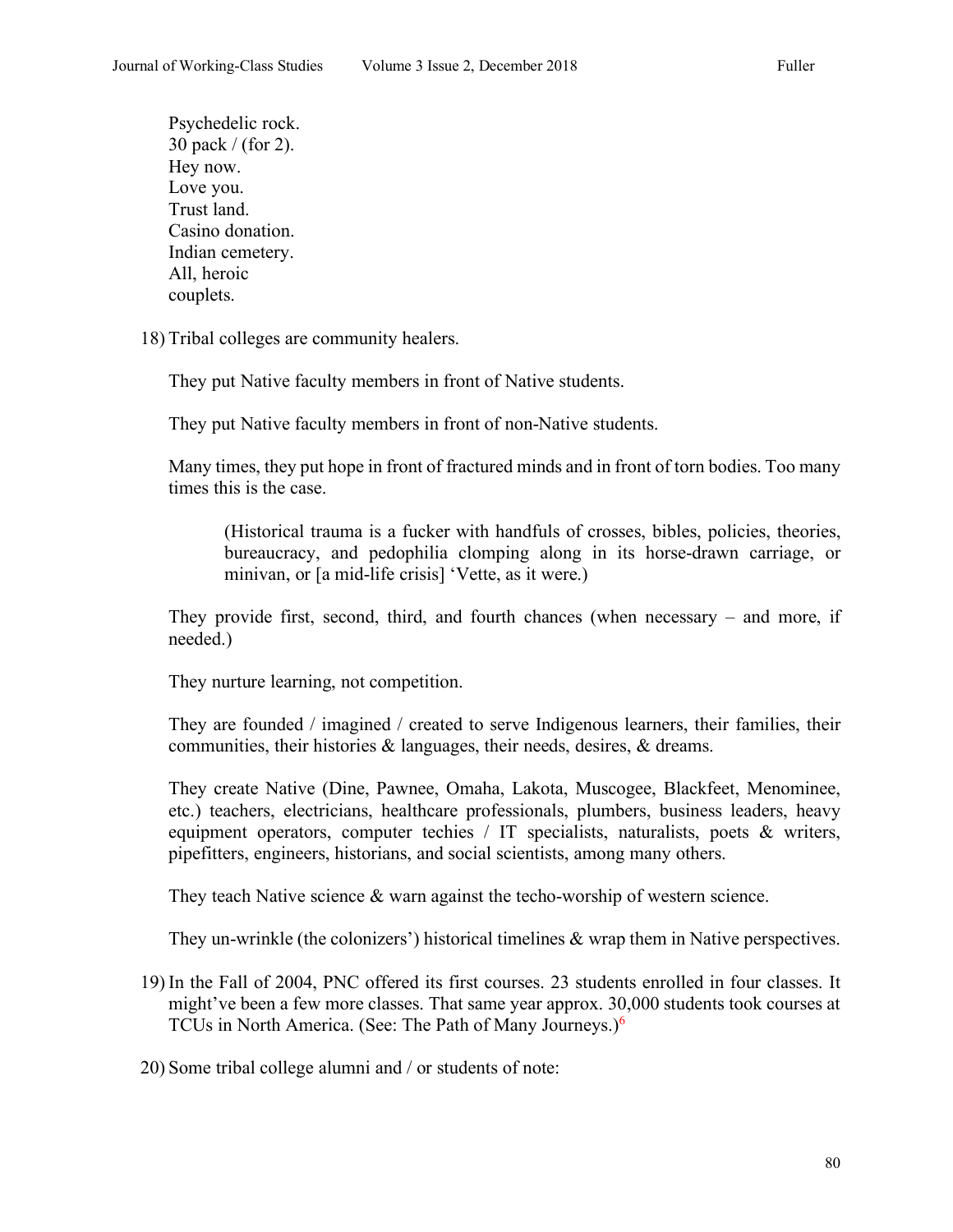Billy Mills (Oglala Lakota) (b. 1938) went to Haskell Indian Nations University. He won an Olympic gold medal in the 10,000 meters (1964).

Alfredo Zazueta (Tohono O'odham) (Tohono O'odham Community College) is a journeyman electrician at Kitt Peak National Observatory.

From Pawnee Nation College, both Taylor Moore (Pawnee) and Zach Rice (Pawnee) went to Northeastern State (OK) (NSU) and the University of Oklahoma (OU), respectively, to earn their bachelor's degrees. Then, they both completed Master's degrees in linguistic anthropology at OU. Now, they've joined forces (back in Pawnee) to teach communityand college-level courses in Pawnee language.

21) The Pawnees' traditional homelands were located in Nebraska. They were shew'd out of their places in the 1870s. The critical event that precipitated removal occurred on August 5th, 1873, when a party of Sioux (Ogalala / Brule) killed some 300 or so Pawnee men, women, and children at what's now known as Massacre Canyon in Nebraska<sup>7</sup>.

Some Pawnee citizens continue to think of 'the Sioux' as present-day enemies (and viceversa, I hear). Some online sources claim the Pawnees 'requested' to move to Indian Territory. I've never heard this 'version.' In many conversations with Pawnee citizens, they state the 'Pawnee trail of tears' took place in 1874-75 when they were forced to walk from Nebraska to Oklahoma.

At one point in the early 20th century, the Pawnee population dwindled to 600 citizens. In earlier times, more than 20,000 Pawnees graced the central plains – this according to missionary counts. According to Pawnees, their men, women, and children were as numerous as the stars in the sky. Now, about 3,500 souls are counted among the Nation.

22) The Pawnees refer to themselves as Chaticks-si-chaticks, aka, men-of-men. The word / term 'Pawnee' is not a Pawnee word; it's French. It's that way with most tribal nations in the U.S., Canada, Central American, and South America – hell, Indigenous folks all over: Asia, the South Pacific, Australia, & New Zealand. Colonizers – ignorant AF – had no idea what they were doing & took no account of how Indigenous people named themselves or others or places. The English were especially egregious. (See all the disappeared  $\&$ vanishing Nations on the east coast and in parts of the mid-west.)

(Apparently, religious freedom applies only to European folks seeking asylum.

And current immigration policy is a broken mirror populated with hypocrites who lack any empathy or intelligence or ability to consider perspectives outside of their own ethnic demographic.)

23) The great chief of the Navajos, Hastinn Ch'il Haajiin (Manuelito), said right before his death, 'My grandchild, education is the ladder. Tell our people to take it.' The Dine Nation and its people have done exactly that.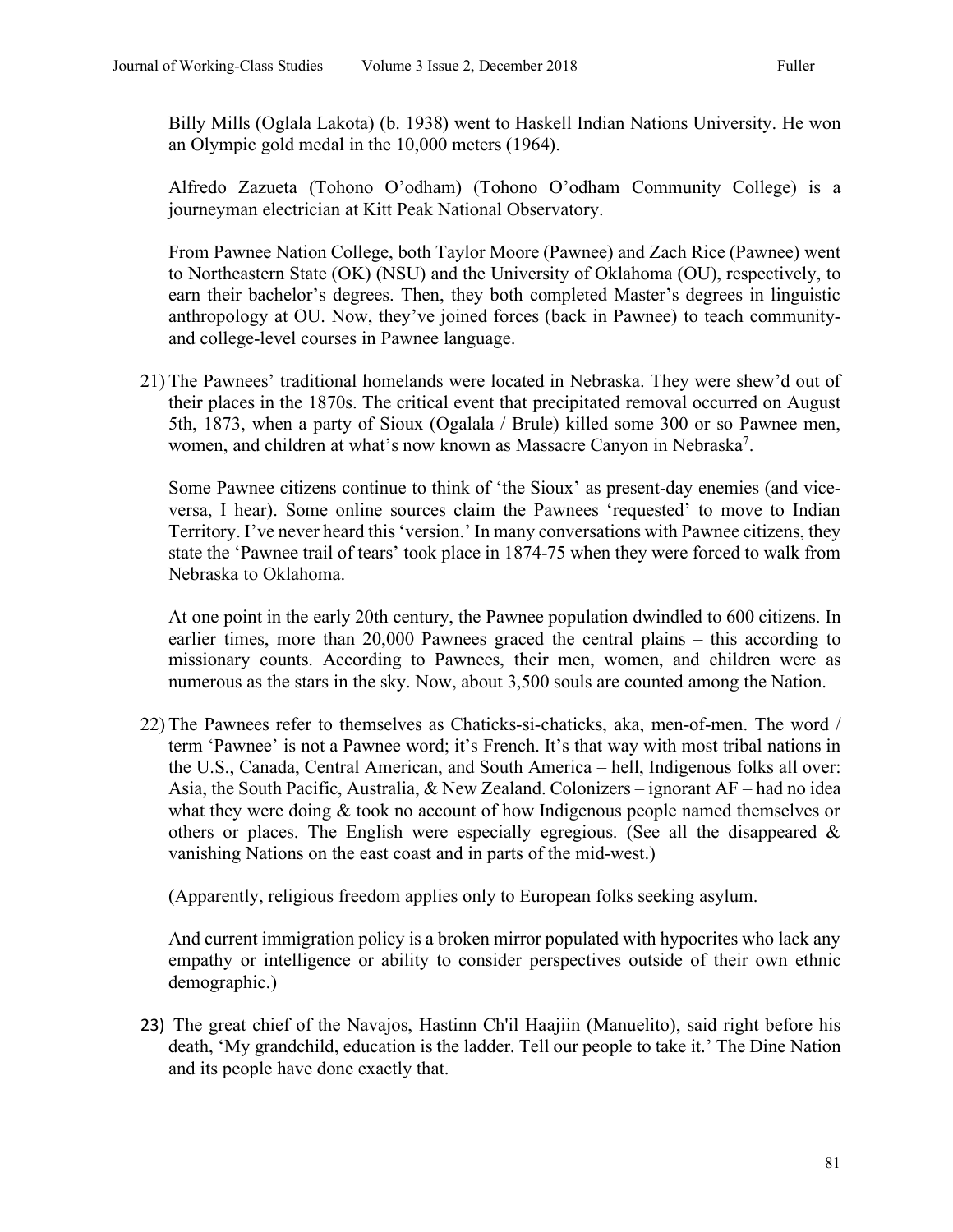24) The Pawnee Business Council is the Nation's supreme governing body. My wife's gramma, Geraldine Howell, served on the Council when I first moved to Pawnee. She believed in the potential of PNC to transform / empower /  $\&$  better the lives of Pawnees. My tenure as president at PNC spanned three different administrations. Each of the Council presidents was supportive of the College; other Council members were too; still others had to be convinced. Ultimately, this is how I framed the message:

'The Pawnee Nation has citizens who are languishing for lack of opportunity. Sure, choices for trade schools, colleges, and universities are nearby, but they exist to serve ALL of the citizens of Oklahoma (mostly the dominant culture), not the citizens of the Pawnee Nation.

'The Pawnee Nation and all the other tribal nations in this part of the state need educational opportunities that cater to Pawnees, to the other tribes in the area.'

Usually people nodded quietly.

25) A team of tribal executives, professionals, even volunteers helped PNC raise about \$8.5M in 3+ years. I didn't know how to write federal grants before I started working for the tribe in '02.

In the fall of 2007, PNC received a 5-year grant from the Dept of Ed for \$2.5M. The Native American Career & Technical Education Program (NACTEP) provided funding to establish PNC's Oklahoma Native Leadership Initiative (ONLI Option) program.

(The NACTEP program has conducted several 'continuation' competitions, and so in addition to the initial award amount, PNC has received an additional \$1.5M, for a total funding amount of \$4M.)

26) As a non-Native, it is humbling to have been a founding president of a tribal college. This has happened at several other TCUs.

The first PNC Board of Trustees (BoT) were a diverse and passionate bunch. They were a mix of Pawnee academics, educators, a couple of business members from Pawnee (town proper), and a PNO council member.

BoT meetings occurred quarterly. Initially, though, they were energizing and spirited affairs. People couldn't believe they were part of founding a tribal college. Eventually, they became torturous affairs, sparing matches full of over-questioning, over-justifying, overdocumenting, & micromanagement.

And we were always chasing \$. Always more \$. More meetings with potential funding sources. More foundations. More grants. More. More. More. And politics. And the Oklahoma State Regents for Higher Education. And DC. Always DC:

DC for annual appropriations. Meetings with Senate staffers / sometimes senators. With House staffers. With program officers from various agencies. To the russell senate building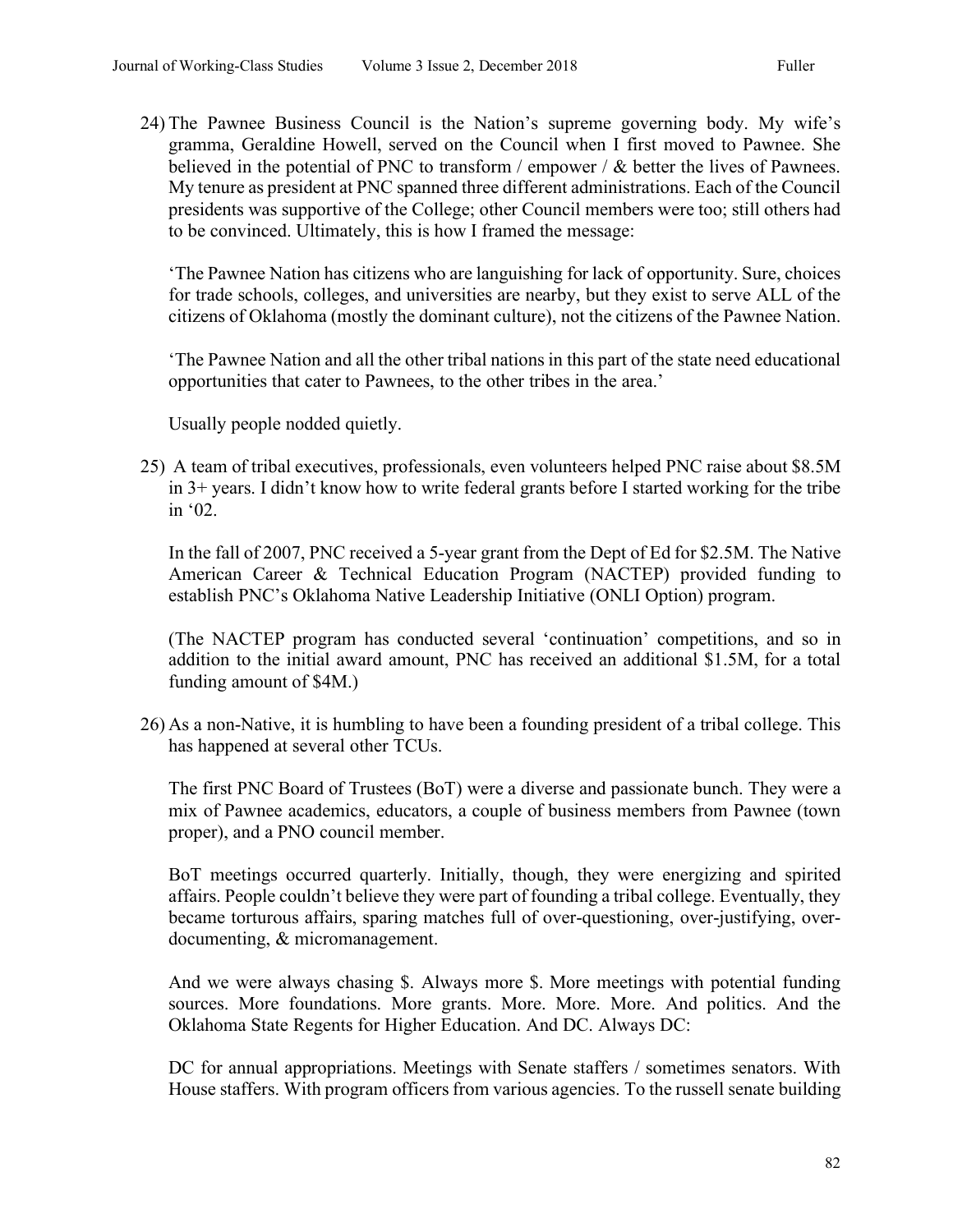and the rayburn building. On and off the Metro. And all the concrete. All the suits – regardless of gender – so many suits. So much self-importance. So much national denial.

And a nation's BIG / CAPITAL city all full of itself without admitting its sins. Perhaps America has forgotten itself? Perhaps America has never known itself? Perhaps America has never come to terms with its schizophrenia? With its original sin?

27) The Red Power Movement<sup>8</sup> was part of the revolution too. It was one of the sparks of the revolution.

John Trudell was a TCU all-star. So was Russell Means & Dennis Banks & Clyde Bellecourt & Eddie Benton Banai, Richard Ray is too. Vine Deloria, Jr. and Wilma Mankiller – they are Hall of Famers. Other TCU / AIS HoFers include: Elizabeth Cook-Lynn, James Riding In, Duane Champagne, Cornel Pewewardy, Michael YellowBird, Clyde Warrior, etc. Trudell became a Hall of Famer too. Greg Cajete earned his place, as did Dan Wildcat and Paula Gunn Allen. And then there's Tom Holm, Geary Hobson, and Jim Northrup – each 4  $\&$  5-time all-stars. Henrietta Mann. Soon enough, there's Natalie Diaz, who leads the league in rebounding; she's piling up HoF credentials by the poem. Others will follow. Many others.

28) Though many / most Pawnee tribal citizens agreed in principle with the establishment of PNC, a number of citizens were skeptical – with good reason:

'How are you gonna pay for it?' they asked. 'Where are you gonna find the money? 'How are you gonna find qualified teachers?'

'What courses of study you gonna offer?'

'How are you gonna help my kids?'

In a room full of 200 Pawnee tribal citizens (in 2003), I answered all these questions  $\&$ more: I said, 'We're gonna make their dreams come true.'

Too many people rolled their eyes. They had seen too many white guys promise love when the truth was obvious. I quickly heard rumblings about 'a savior complex,' & such.

/

In 2007, we held our first commencement. Over 80 people / tribal citizens attended. (So f/u.) I cried. It was taped. We had 4 grads. The next year we had 10 grads who received GEDs, training certificates, and associate degrees.

29) During the most intense days, I worked 12-18 hours. More than once I pulled all-nighters while trying to get a grant proposal completed – often with other PNO employees or volunteers.

By 2009, I was getting burned out – the grind of: making schedules / writing grants /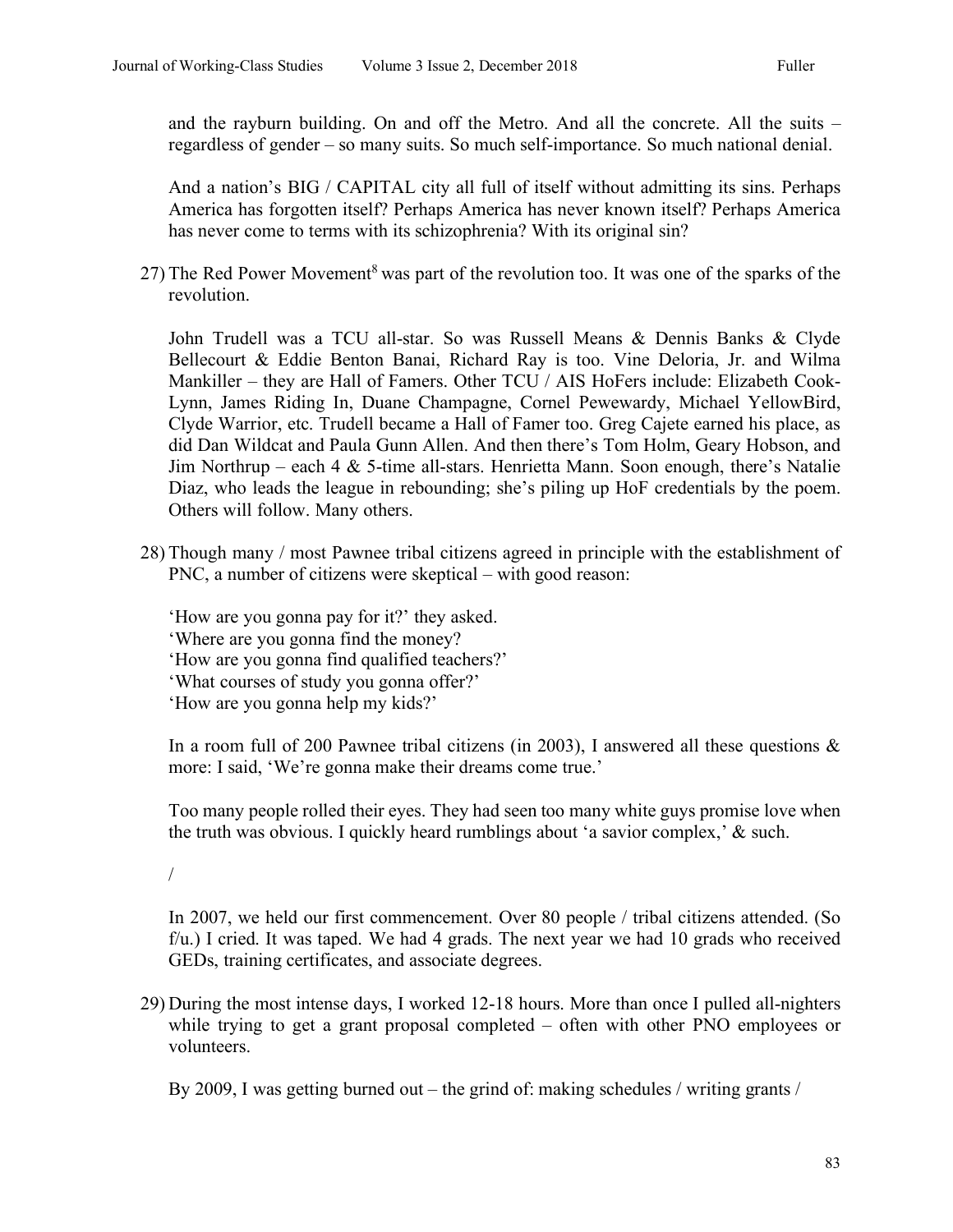meeting with fundraisers / putting out student fires (on a daily basis) / negotiating the local, tribal, and national politics / constantly traveling to DC, Chicago (to meet with the Higher Learning Commission), and other conferences / meeting with the Board of Trustees (quarterly) /

30) Then, on Mother's Day 2010, I called my mom & asked if she was awake. It was 11pm (central) and 12am (eastern). They lived in Indiana. (I had already called her & wished her a Happy Mother's Day earlier in the evening.)

She said 'No.' I chuckled. I said, 'I've got something to tell you.' She said, 'What?! I'm not awake.'

I was 45 years old. I had no kids. My parents thought the grandparent train passed them by – a long time ago.

I said, 'Wake up! You're going to be a gramma. Tell Dad he's going to be a gran'pa. G' night. Ok. Bye.'

'Bye,' she whispered.

I hung up the phone. Two minutes later she called back. 'WHAAAAAAAAAAT??!!??' 'Yep,' I said. 'Happy Mother's Day. Much better than 1983, uh?'

She laughed, 'Sure is!'

'Go back to bed. We can talk tomorrow.'

'Ok,' she said.

(. . . . On Mother's Day '83, I was arrested for 'Illegal consumption of alcohol.' I got picked up after the car I was riding in got stopped  $\&$  the driver got arrested for a DWI  $\&$  illegal consumption. We both got thrown in the drunk tank. My dad always said to me: 'If you get arrested for drinking, or whatever, you just spend the night in jail  $\&$  think about it.' So that's what I did.

Both my parents worked for R. R. Donnelley  $& Sons - a book manufacturing company$ in Crawfordsville, Indiana. When they started working there in the 1960s, they were on the floor – my dad piled down books [from the book cutter] and my mom fed a gathering machine, which compiled the different parts of the book for final assembly and gluing.

They started out working class. My mom's dad was an undertaker; her mom served as the funeral home's bookkeeper, then as a clerk at a drugstore – after their divorce. On my dad's side, his mom was a stay-at-home mom, then served as a clerk at the US Post Office branch in Jamestown, Indiana; my dad's dad was a tavern owner who liked sampling his product more than he did selling it. At one time, his dad had three taverns in Crawfordsville. He'd go to all three and buy rounds 'for all his friends' – all Bukowski like.

These days, Mother's Day celebrations evolve into days of joy. I hope [for us all] they stay that  $way - always...$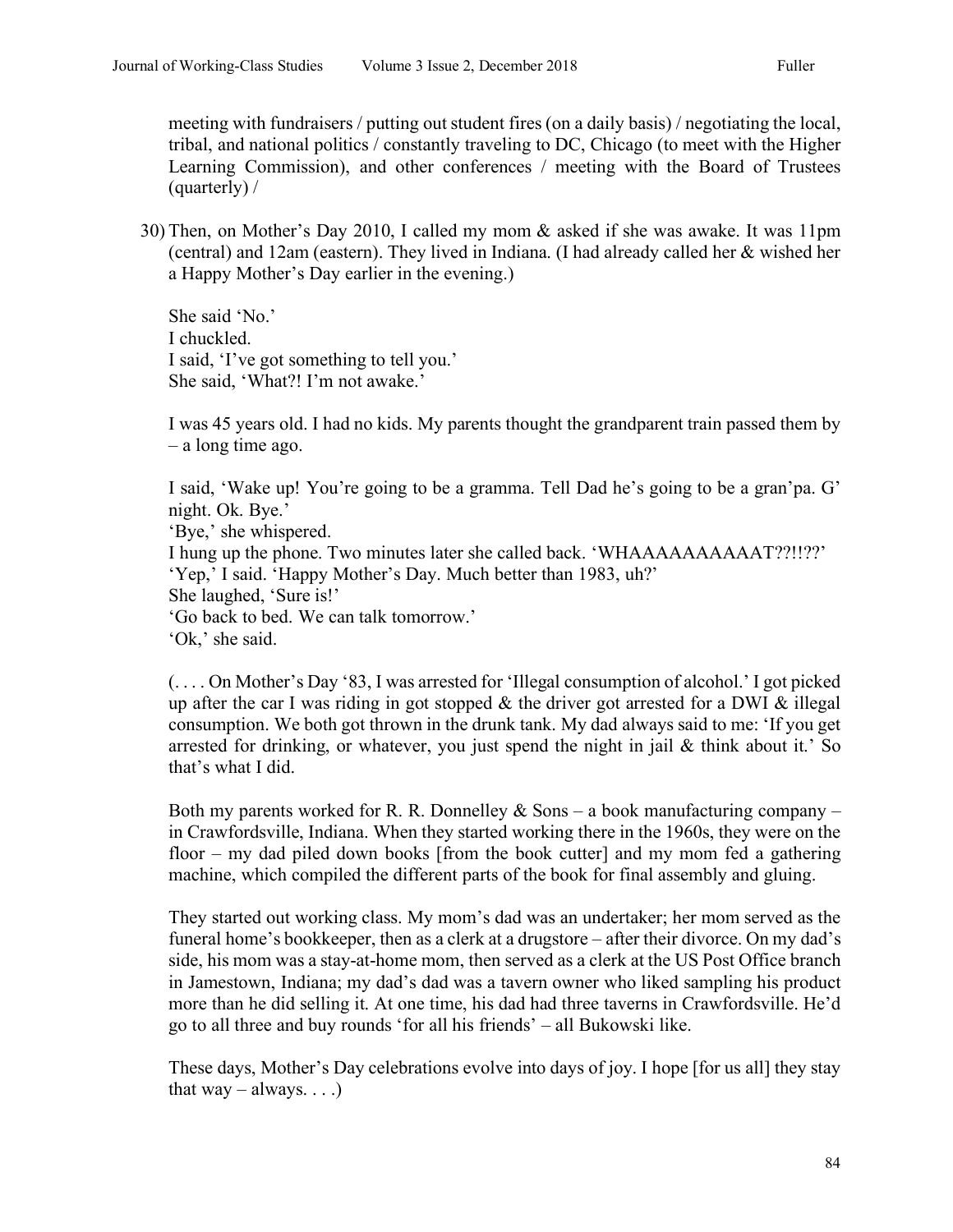Our son was born January 12, 2011. He is named after Mose YellowHorse. I was the last male in our branch of the family tree – at least until he came along. I nearly fainted when the ultra-sound tech first informed us. All the men in my family said 'Cheers!!!' I said shew & thought *Now it's on you*. (He doesn't know yet.)

Then, 2.5 years later, our baby girl was born. She is named after her maternal gramma – the one on the Pawnee Business Council. Our daughter is a Pawnee woman through & through. I know because she says (even at 5), 'I told you!'

- 31) Founding presidents are deeply connected to the schools they help establish. I am PNC's founding president. No one loves PNC like me, or my wife, or Marcie, or the first BoT members (especially the chair, Dr. James Riding In).
- 32) Love is sacred. PNC is loved. It is sacred. Atius (God) was / is there. The work done by dozens @ PNC is sacred.

NOC is not sacred (oh, the scandals they keep  $&$  (that) run deep; see 1917-1919 Oklahoma Prep School; [see Muna Lee<sup>9</sup>]). Bacone isn't sacred either – too many folks who claim God but don't know (its) Native name.

When we stood on our sovereignty as PNC (and PNO) with the authority to award our own degrees, NOC didn't dig our shit. They said, 'You can't do that.' We said, 'You racist assholes.' (Note: one of NOC's previous presidents blatantly tried to steal a casino / gaming program we [PNC staff & faculty] developed for a Department of Labor grant. He was caught trying to plagiarize PNC's program, was called on it, and got all pissed as hell about it. Oh well.)

The next year we said, 'Hey Bacone, whatchu got for us?' They said, 'Oh anything you'd like! What do you need the most?' We said, 'Our sovereignty as a tribally-controlled institution.'

So, when I left PNC in 2011, Bacone was our accrediting partner. They weren't perfect at all – mostly because of the shitty snake-oil-salesman-of-an-administrator they had in a key leadership position. He no longer works at Bacone and left one helluva mess.

- 33) The point is this: PNC was conceived to address several problems, such as lack of
	- a. Educational / learning opportunities for Pawnee students in  $\&$  around Pawnee (as well as Native students from other tribal nations in the area – Osage, Ponca, Otoe, Kaw, Sac & Fox, Iowa, and Tonkawa).
	- b. Opportunities to connect well-trained Native students with viable labor / job / employment opportunities – both locally (with the PNO, in Pawnee, and other surrounding communities).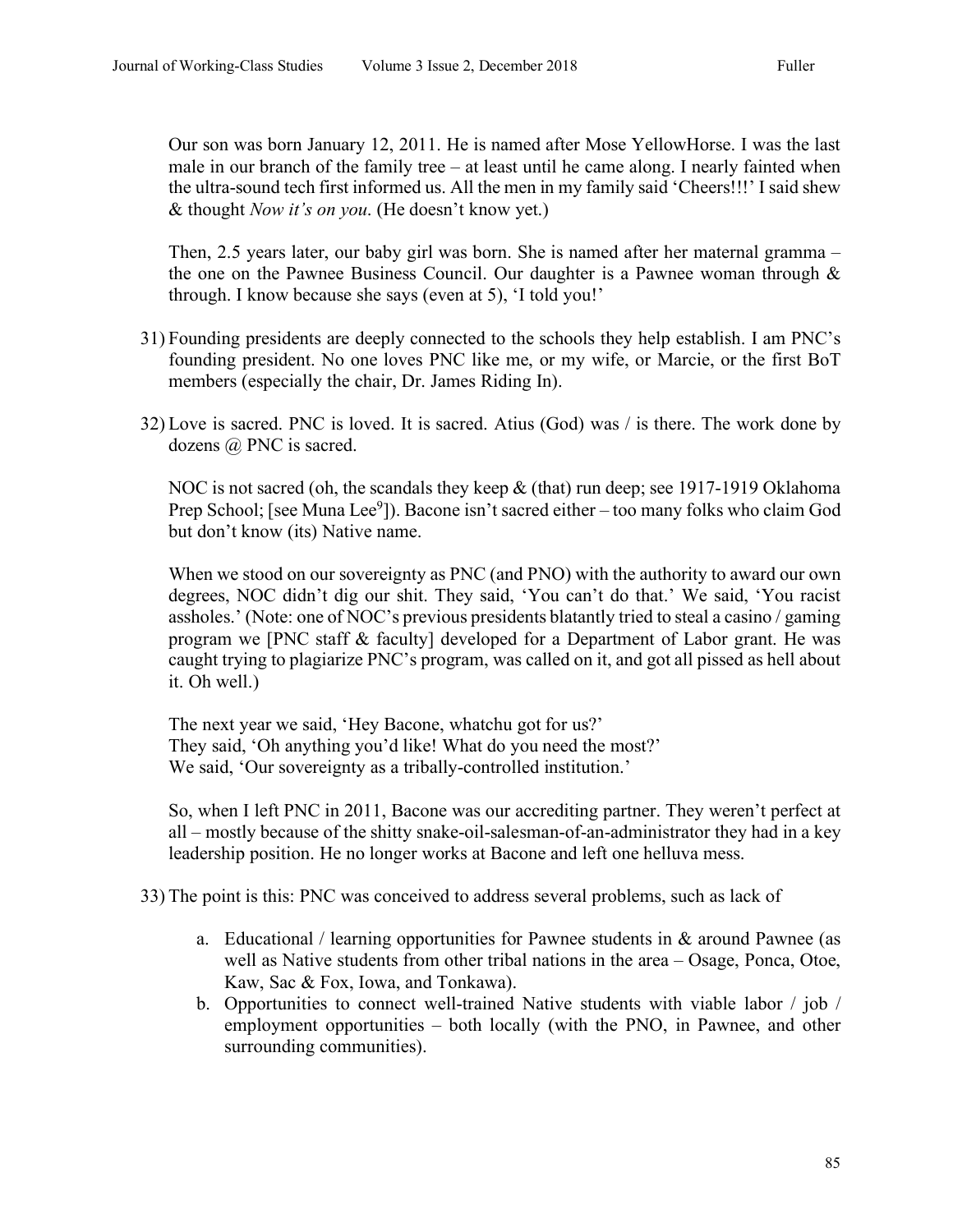c. Cultural preservation opportunities (for all area Nations, but especially those focused on Pawnee language revitalization, Pawnee history, traditional Pawnee foods, and American Indian Studies.

To address these problems & to build community consensus for the project, one thing was clear: we needed solution seekers, not problem dwellers.

We made all kinda plans – recruiting plans, fundraising plans, strategic plans, and business plans (we did those first). We authored the first and second PNC Catalogs, a Student Handbook, Faculty Handbook, & Staff Handbook. We took off to high schools, recruiting fairs, set up tables at ALL the powwows. We were a small but highly devoted team. Several of the original employees (most of whom I hired) are still at PNC.

- 34) PNC's motto is: 'Indigenizing Higher Education for All.'
- 35) Indigenize: To bring under the control of Native people.

We are Indigenizers. Full of Indigeneity. Be an Indigenist. Indigenize Like a champion.

# **Eight Miles High:**

To many people, the U.S. is considered an *Occupying Army* on *stolen land* first inhabited by Indigenous peoples from time immemorial – at least according to 1000s of Native origin (hi)stories. Both the North and South American continents / lands are sacred to their first / original inhabitants.

The land / earth is a living organism: at the surface level with plants & animals, at the subterranean level with earthquakes & volcanos & tectonic plate movements, at the atmospheric level with hurricanes & tornados, at the astronomical level with stars & starlight & stardust & the moon with its tidal dances & sand mingling oceanic curly-ques. Landforms percolate/ rage / teem with life. We are all relations. E to W  $&N$  to S. SE to NW.  $&all$  points in between. There is no 'getting over it.'

See Ruth Muskrat Bronson.<sup>10</sup>

As the 1st caretakers of the two continents, the Indigenous peoples of N  $\&$  S America created an OLD WORLD 10x more complex than the new world of Europe. See Egypt. See China. See Africa.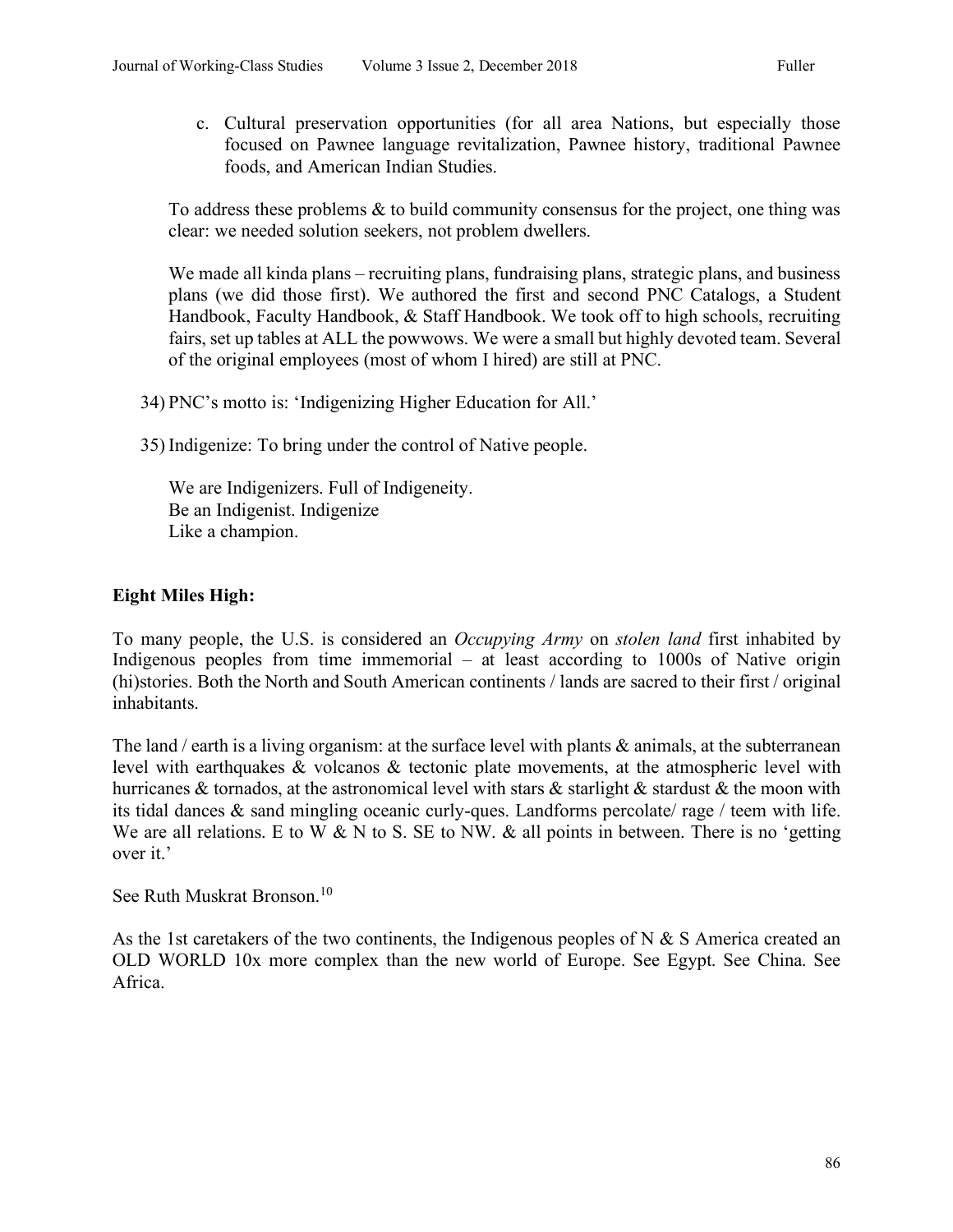## **Revolution #9:**

I want a space in this essay connecting separations of brown children from their families to the white space that's responsible for those separations and for occupying / perpetuating generations of colonial violence.

Taking brown children away from their brown parents is a / white / American tradition dating back centuries.

This is not new > captive narratives / boarding school jail cells / and, of course, Columbus / and colonialists in Virginia.

The separation of families creates cultural discontinuity. It creates disruption of work and community. It fractures imaginations, hearts, and minds.

It is one of the deepest narrative threads in the shared history between the Indigenous peoples of North and South America and Euro-ancestors.

## **102:**

Indig folx were the 1st working class people here / in America:

The 1st agrarian artisans & artists:

- The 1st geographers & geologists:
- The 1st *continental* scientists:
- The 1st veterinarians  $\&$  shape shifters  $\&$  two spirits:
- The 1st cartographers / biologists / doctors / priests / musicians / business strategists (traders) / writers  $\&$  painters / engineers (of course) / maritime navigators / enviro-astronomers  $\&$  ecosculptors –

Sculpting the landscape to meet community needs: They were

The 1st corn / tomato / pineapple / blueberry / pumpkin / gum / pepper / & pinto bean *plant makers* (let that sink in, *makers, producers, & distributors*):

- The 1st hunters, poets, philosophers, physicists, carpenters, & superstars:
- The 1st butchers / meat scrapers / fire scouts / dendrologists $11$ :

The 1st ornithologists & whistlers /

The 1st heart breakers & song writers:

- The 1st 49ers<sup>12</sup>: drummers / dancers /  $\&$  whalers:
- The 1st flautists & carpetters / seamstresses:

The 1st lovers to see in blue  $&$  1st oceanographers:

The 1st hikers / ship builders & meteorologists:

The 1st moms, dads, aunts, uncles, brothers, sisters, & grandparents:

The 1st shapers of daylight:

The 1st speakers of prayers: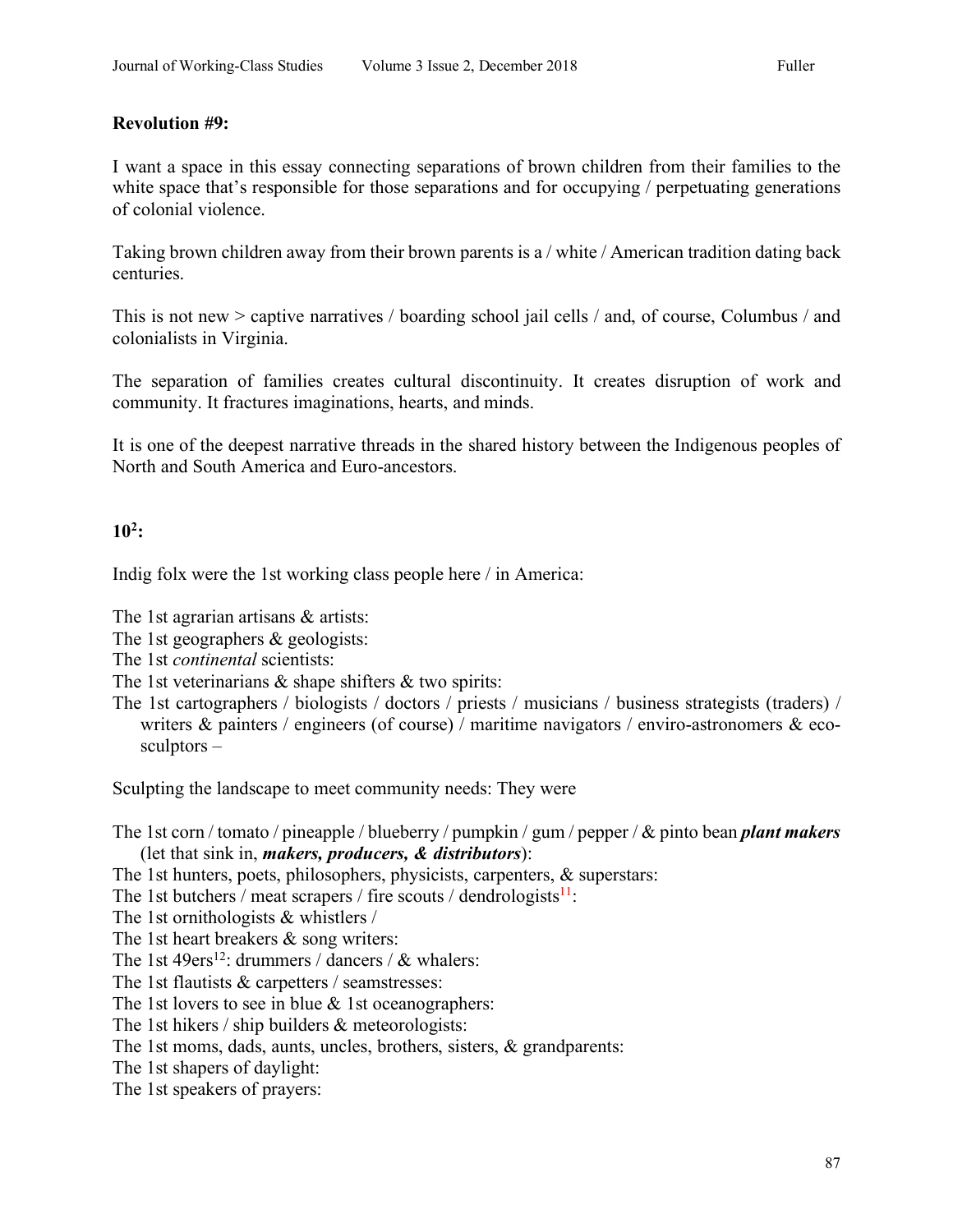The 1st land protectors / Construction workers Waterway navigators Water protectors Path creators Deal makers In smoky Rooms: The 1st educators $13$ : The 1st civilization creators: Constitutional authors Community developers & Surveyors Tricksters:

- The 1st (human) observers of: Yosemite / the Grand Canyon / Niagara Falls / Black Bear Creek<sup>#</sup> / Yellowstone / 2nd Mesa / 'Death Valley' / Monument Valley / Redwoods / The Everglades / Black Hills / Crater Lake / The Arches / Carlsbad & Old Faithful / Caddo Lake / Denali / Glacier / The Tetons / Saw the Smokies come to life / The Rockies / The creeks & rivers, lakes & ponds / Vistas & overlooks / Estuaries & deltas /
- 'course they all had different names, Indigenous place-names: these are (bastardized) Indigenous names (kinda, for the most part): Alabama, Alaska, Arizona, Arkansas, Connecticut, (maybe) Delaware, (maybe) Hawaii, Illinois, Iowa, Kansas, Kentucky, Massachusetts, Michigan, Minnesota, Mississippi, Missouri, Nebraska, North Dakota, Ohio, Oklahoma, South Dakota, Tennessee, Texas, Utah, Wisconsin, & Wyoming. White people picked these Native / Indigenous names after finishing the long-term task of conquering  $\&$  shewing them off lands whites deemed *desirable*, which turned out to be everywhere (even after Oklahoma).

The land is tired of beatings.

The 1st sub 4-minute milers<sup>14</sup> / oceanic rowers / flame throwers / 1,000 yard rushers<sup>15</sup> /  $\&$  1st time ballers in Mexico (w/o walls or borders)<sup>16</sup> – the 1st / Aztec / Mayan / superstars / to conceptualize b-ball (not on hardwood but grass and bricks) / the 1st jump shooters with perfect arcs – from deep.

The 1st time rainbow walkers / river riders / lake gliders / stream sliders / lightning lovers / thunder throwers – all wunderkinds walking on water's edge.

The 1st power chord guitarists<sup>17</sup>: The 1st AIMsters / Alcatraz liberators / BIA<sup>18</sup> destroyers / and IHS<sup>19</sup> doctors. The 1st Tribal Nation laborers: TERO<sup>20</sup> workers / Grant writers / Tribal planners / Tribal Governors / Tribal Directors / Prayer lifters.

And, always: the 1st people.

#### **Finally, epilogue:**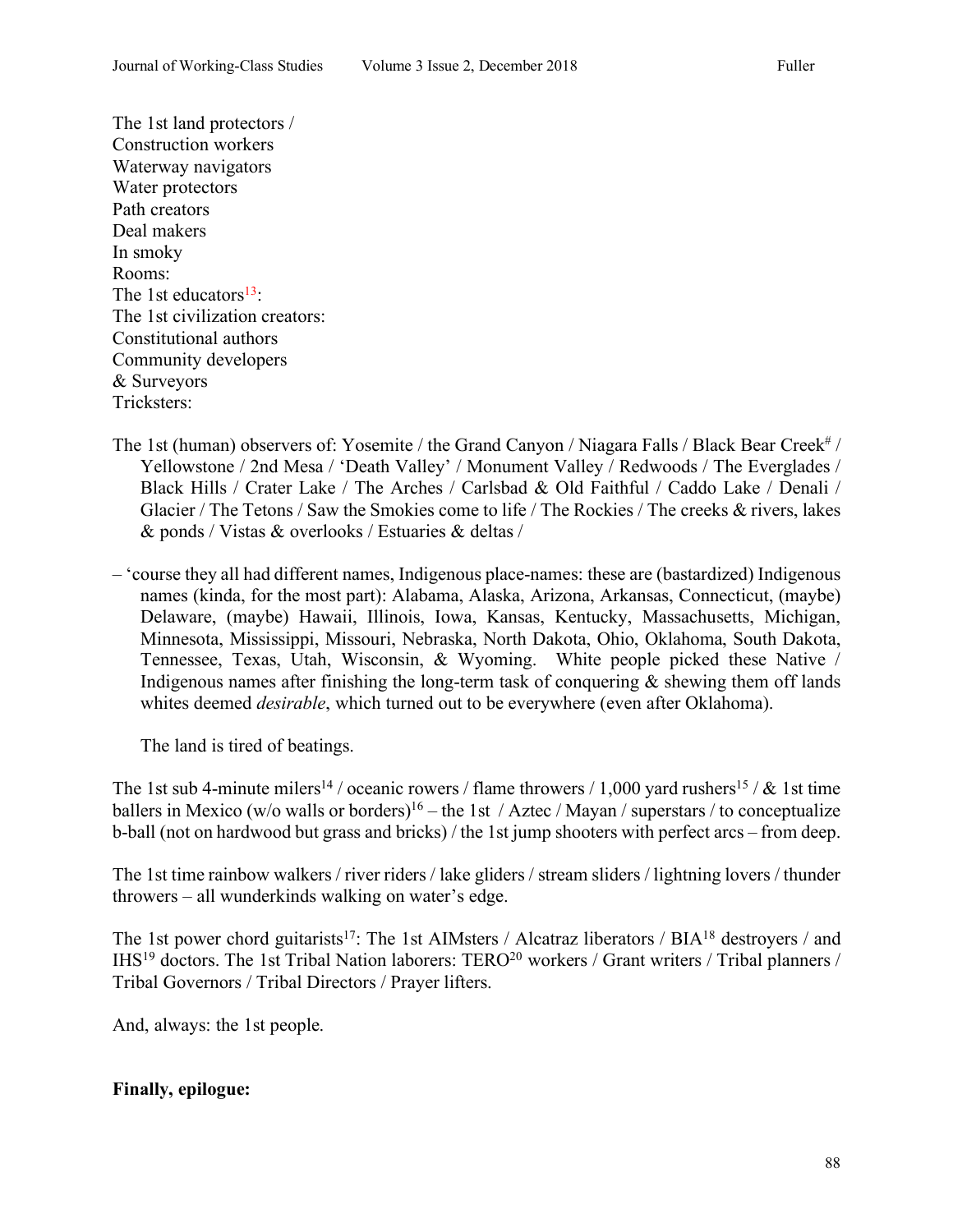In 2011, I resigned my presidency at PNC.

I did so because I was exhausted; I missed my wife; I missed my writing life; I wanted long-term relief from the *founding president* grind / fatigue; I wanted a calendar populated with (at least a few) poetry readings. I wanted to hold my newborn son without having to rush off to an evening fundraising event. Et cetera and so on.

That said, it has been the greatest honor of my professional life (thus far) to serve the Pawnee Nation from 2002-2011. I went to Pawnee for two reasons: 1) to be closer to my SO and 2) to reciprocate / give back to the Pawnee Nation in a way that appropriately demonstrated my gratitude (see Mose YellowHorse). And because of PNC,

Work exists where none did. College classes exist where none did. Degrees hang where none did. Commencements commence where none did. Graduates in American Indian Studies exist where none did.

*Pawnee* higher education takes place in buildings once designed for assimilation and cultural bleaching. Now, the language rings out. Nowah – students and teachers say to one another.

Students complete classes and degree programs aligned with the needs of the Pawnee Nation (and other surrounding tribal nations).

The federal government provides funding for Pawnee language programming in a place where the language was once forbidden.

New institutions of higher learning opportunity are often scoffed at by the cynical or ignorant, sometimes rightfully so, but not in the case of PNC. By now, nearly 1,000 students have attended PNC. Since PNC began offering coursework, 79 students have graduated since 2007 (with accredited associate degrees) and 37 with industry-recognized certificates since 2013. Tribal nations represented include: Pawnee, Osage, Wichita, Iowa, Cherokee, Otoe-Missiouria, Creek, Cheyenne & Arapaho, Comanche, Yakima, Kickapoo, Navajo, Peoria, Seminole, Chickasaw, Choctaw, Caddo, Ponca, Quawpaw, Sac & Fox, Kiowa, Citizen Potawatomi, Santo Domingo Pueblo, and Northern Paiute. Of course, PNC has also served many non-Natives.

The future is a muddy equation of chance, resources, & love. Better have plenty of each. Work is a good thing. Labor is a good thing too. By now, thousands of people (mostly Natives) have believed in and benefitted from Pawnee Nation College (and other TCUs across the country [and Canada]). Working together – across networks and temporary geo-political boundaries – has created work opportunities that lift all of Indian Country. May this good work get better across the next seven generations.

Aho! Turahe. (It is good!)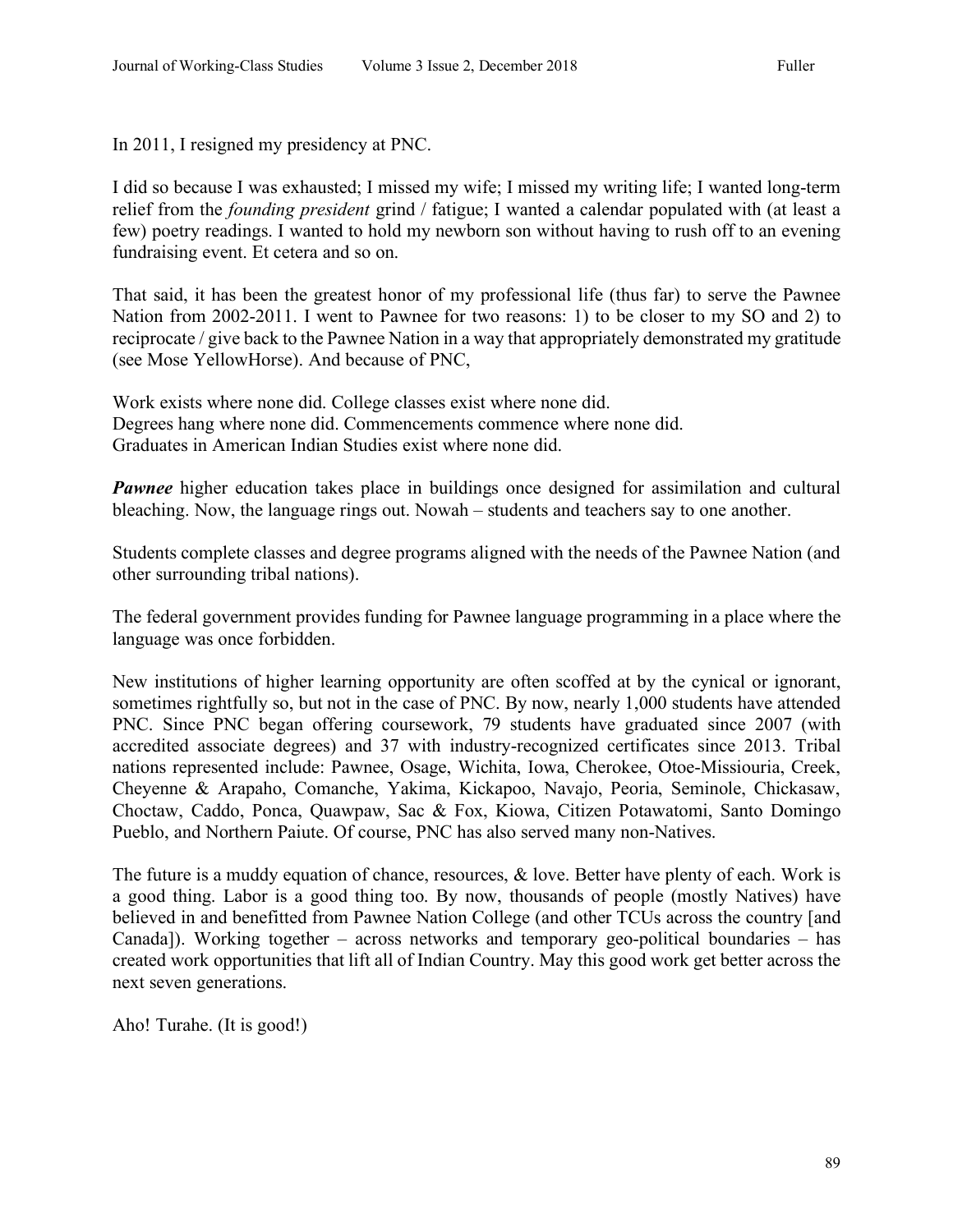# **Notes:**

- <sup>1:</sup> Tribal Colleges, aka, TCUs, are institutions of higher learning established by federallyrecognized tribal nations and are, therefore, identified as tribally-controlled. There are 36 tribally-controlled colleges and universities and 2 Bureau of Indian Education (BIE) schools: Haskell Indian Nations University (HINU) in Lawrence, Kansas and Southwest Indian Polytechnic Institute (SIPI) in Albuquerque, New Mexico.
- 2: My first book, *60 Feet Six Inches and Other Distances from Home: the (Baseball) Life of Mose YellowHorse*, (Holy Cow! Press) was published in 2002. YellowHorse (1898-1964) was a citizen of the Pawnee Nation and played professional and semi-pro baseball from the late 1910s into the 1930s. In 1921 and '22, he played / pitched in 38 games for the Pittsburgh Pirates.
- <sup>3:</sup> MLA = Modern Language Association. One of the organization's annual highlights includes its conference, which takes places in a major metropolitan area. Used to be, as recently as 10- 15 years ago, where hundreds (even thousands) of job interviews occurred. It was a kind of academic.
- <sup>4:</sup> BIA = Bureau of Indian Affairs. Part of the U.S. Department of the Interior, the BIA was established in 1824 by Secretary of War, John C. Calhoun (and without authorization from Congress). The BIA played a major role in separating Indian children from their families by forcibly sending them to off-site schools.
- <sup>5:</sup> Chilocco Indian School was an Indian boarding school, which operated from 1884 to 1980 and oppressed Indian youth in the same manner as Richard Pratt's Carlisle Indian School in Pennsylvania, which meant students were forced to observe strict military-style structure and rules, such being prohibited from speaking their first languages and practicing their own spiritual observations. Due to stark / harsh living conditions and consistent treatment of students, Mose YellowHorse ran away many times. YellowHorse was trained to be a carpenter. It was all trades – no professional training. School administrators insisted that students focus on domestic labor, aka 'actual work.' (See K. Tsianina Lomawaima's *They Called It Prairie Light: The Story of Chilocco Indian School* by University of Nebraska Press in 1994.)
- $6:$  'Path of Many Journeys' is a 2007 publication of the Institute for Higher Education Policy. According to their website, 'This report outlines both the challenges of college participation as well as the benefits of in higher education for American Indians and argues that higher education is one of the main drivers of economic and social development for all American Indian communities. It also discusses the role of Tribal Colleges and Universities on reservations and their contribution to the well-being of tribal communities.' See: http://www.ihep.org/research/publications/path-many-journeys-benefits-higher-educationnative-people-and-communities. Alisa F. Cunningham is the author.
- <sup>7:</sup> Massacre Canyon, near Trenton, Nebraska, was the site of an ambush / massacre by Sioux (Oglala / Brule) Indians against a Pawnee hunting party on August 5, 1873. The Pawnee hunting party (total number is disputed, between 400 to 700) included men, women, and children – many of whom were brutally murdered; some were raped, mutilated, set on fire, and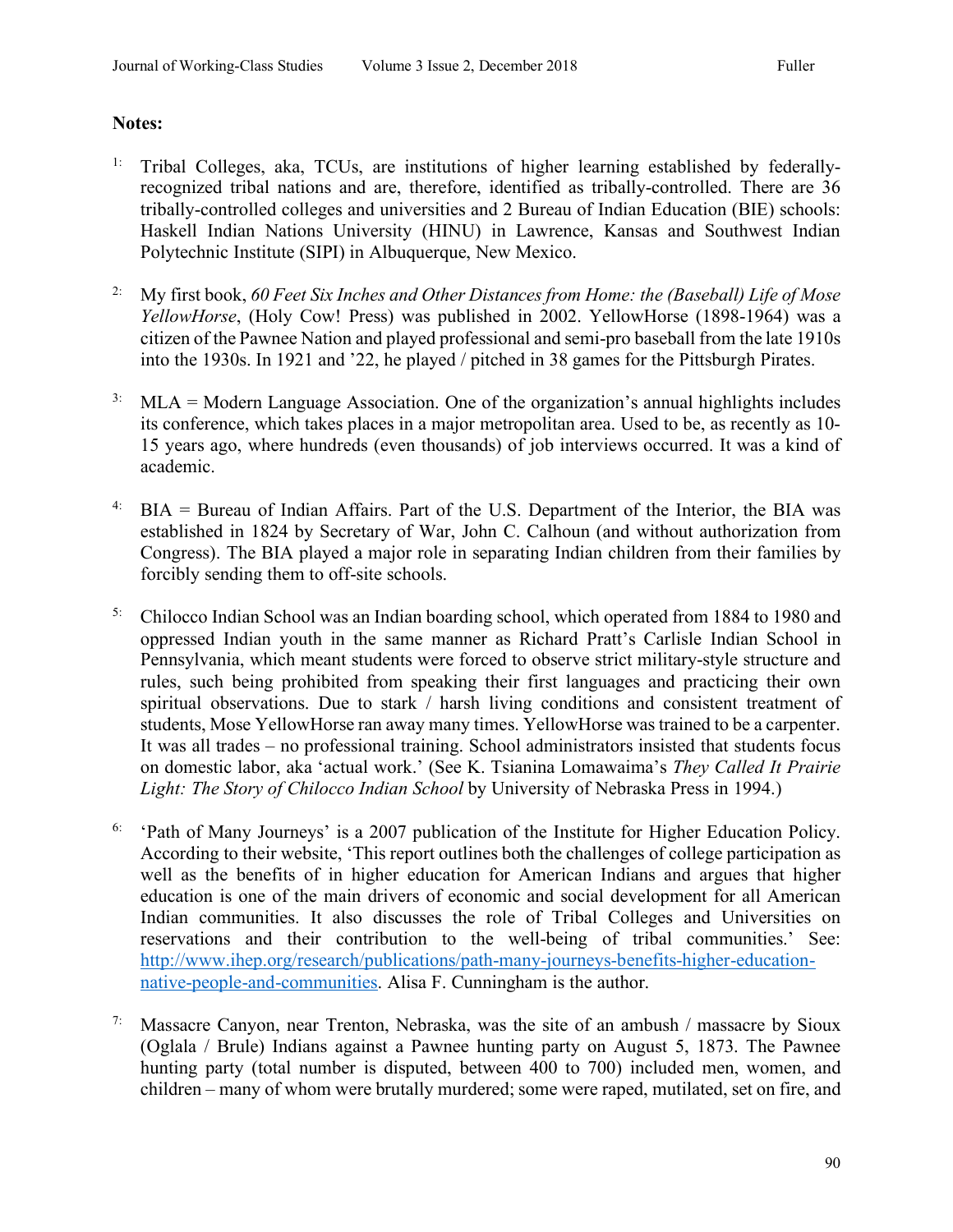scalps taken. The total number of those murdered has been disputed – with estimates ranging from 75 to 300. In 1925, a reunion at the site occurred with men from both tribes attending. See: http://www.e-nebraskahistory.org/index.php?title=Nebraska\_Historical\_Marker:\_Massacre\_Canyon

<sup>8:</sup> The Red Power Movement: the American Indian Movement was established in 1968 to raise awareness about US / Native issues and to enact change (for centuries of genocidal practices) at the federal level.

AIS / NAS HOFers / All-Stars:

John Trudell (Santee Sioux / Mexican) (1946-2015) served as the National Director of AIM from 1973-79. He acted, wrote poetry, did music, and said lots of good words in way-tooshort-a life.

Russell Means (Oglala Lakota / Yankton Dakota) (1939-2012) served as AIM's first National Director and became a prominent actor, musician, and, writer.

Dennis Banks (Ojibwe) (1937-2017) co-founded AIM. Banks is Native American leader, teacher, lecturer, activist, and author.

Clyde Bellecourt (White Earth Objibwe) (1936- ) co-founded AIM. He is an activist and civil rights organizer.

Eddie Benton Banai (Ojbiwe) co-founded AIM. Activist and educator. He pioneered culturebased curriculum.

Richard Ray Whitman (Yuchee Muscogee Creek) (1949- ) is an actor, writer, poet, photographer, painter, and activist.

Vine Deloria, Jr. (Standing Rock / Lakota) (1933-2005) *Wrote Custer Died for Your Sins: An Indian Manifesto* (1969). He served as National Director of the National Congress of American Indians

Wilma Mankiller (Cherokee) (1945-2010) served as the first female Principal Chief of the Cherokee Nation (1985-95). Many books and films feature her tremendous accomplishments.

Elizabeth Cook-Lynn (Crow Creek Sioux) (1930- ) is credited with (at the very least) cofounding the discipline of American Indian Studies. She continues to raise awareness through her writing.

James Riding In (Pawnee) (195?- ) received his PhD from UCLA (in history) and served as the first chair of PNC's Board of Trustees. He is an associate professor in American Indian Studies at Arizona State University. He edits *Wicazo Sa Review*, which Elizabeth Cook-Lynn founded.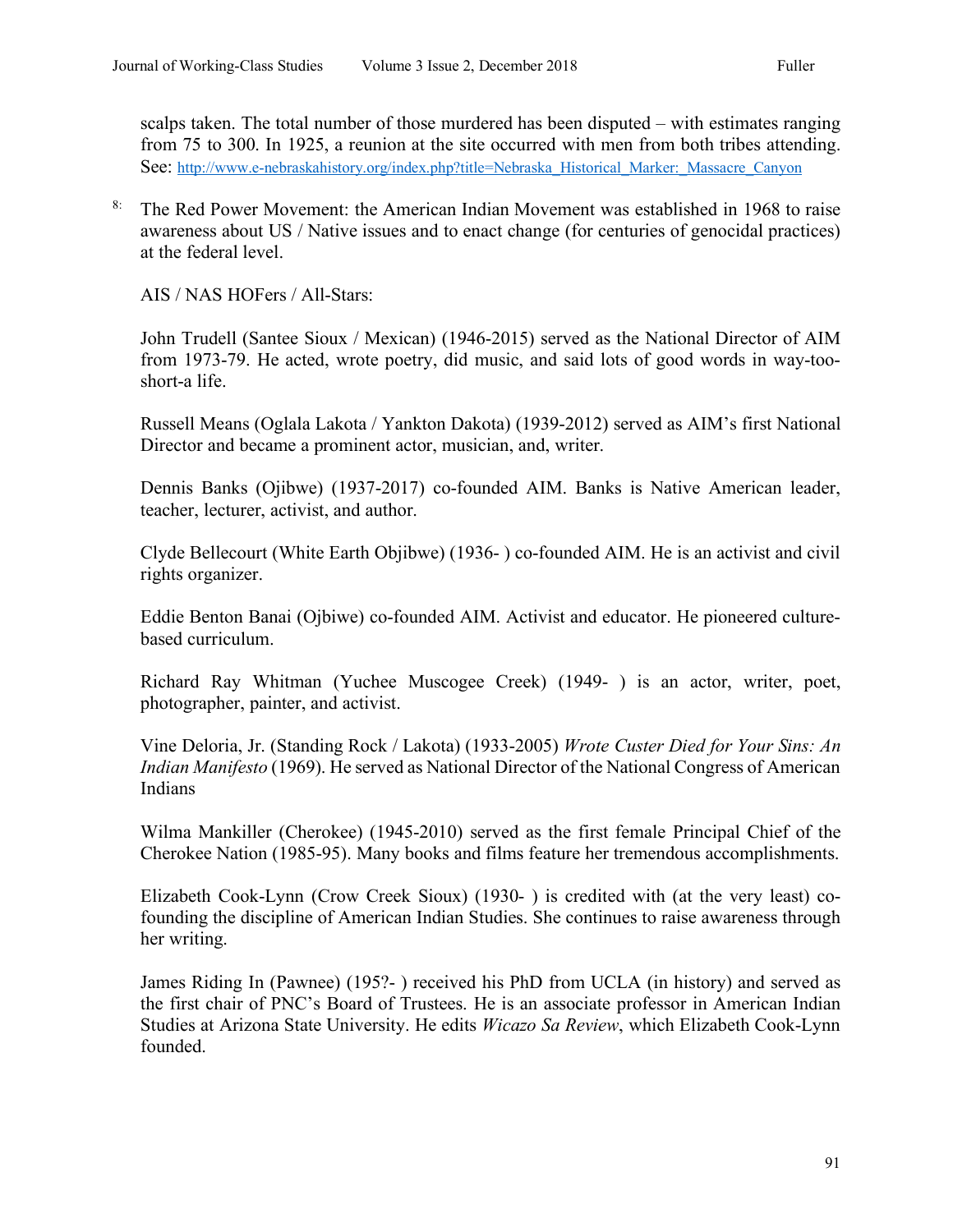Duane Champagne (Turtle Mountain Band of Chippewa) (1951- ) is a Professor of Sociology and American Indian Studies at UCLA, and Professor of Law at UCLA School of Law.

Cornel Pewewardy (Comanche / Kiowa) (195?- ) is a retired educator, who most recently directed the American Indian Studies Program at Portland State University. His research focuses on how Native youth negotiate different educational paradigms and the psychological / social / cultural impact mainstream institutions have on the youth.

Michael Yellowbird (Three Affiliated Tribes – Mandan, Hidatsa, and Arikara) (19??- ) directs the Indigenous Tribal Studies program at North Dakota State University. His work focuses on neurodecolonization.

Clyde Warrior (Ponca) (1939-1968) co-founded the National Indian Youth Council. He fought social and cultural justice for all Indigenous peoples. He delivered his speech, 'We Are Not Free,' in Memphis, Tennessee, at the President's National Advisory Commission on Rural Poverty.

Greg Cajete (Tewa) (1952- ) directs the NAS program at the University of New Mexico. His work reconciles Indigenous science within western academic spaces.

Dan Wildcat (Yuchee Creek) (19??- ) teaches at Haskell Indian Nations University. He is a generational visionary whose work focuses on employing Indigenous perspectives to address issues of climate change.

Paula Gunn Allen (Laguna Pueblo) (1939-2008) won numerous awards for her literary work, including an American Book Award, a Lannan Literary Fellowship, a Native Writers' Circle of the Americas Award (Lifetime Achievement), and a Hubbell Medal from the American Literature Society. She raised awareness about issues associated with Native women.

Tom Holm (Creek / Cherokee) (19??- ) co-developed the 'Peoplehood Matrix,' which serves as a theoretical construct for teaching American Indian / Indigenous Peoples Studies.

Geary Hobson (Quapaw / Cherokee / Chickasaw) (1941- ) is an author, editor, and retired English professor (University of Oklahoma). His pivotal work, *The Remembered Earth: An Anthology of Contemporary Native American Literature* (UNM Press, 1979) remains a seminal effort in Native letters.

Jim Northrup (Anishinaabe – Fon Du Lac) (1943-2016) was a newspaper columnist, poet, storyteller, performer, and political commentator. His insightful and often humorous commentaries were widely popular and widely published in a number Native-centric newspapers across the country. He was given a Native Writers' Circle of the Americas Lifetime Achievement Award in 2017 (posthumously).

Henrietta Mann (Cheyenne) (1935- ) is an extraordinary educator and advocate for Native rights. She was inducted into the Oklahoma Hall of Fame in 2018.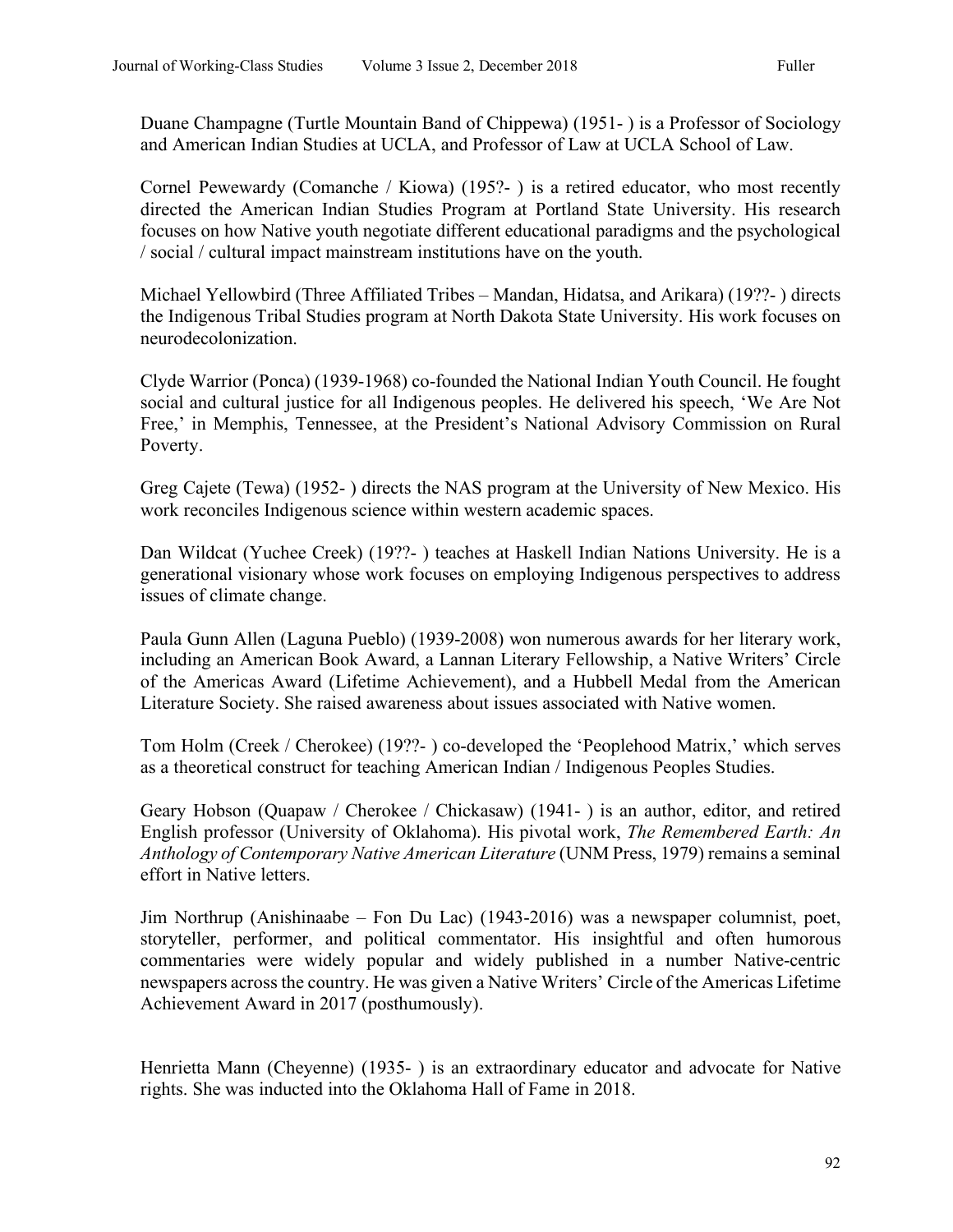Natalie Diaz (Mohave) (1978- ) won a MacArthur 'Genius' Award in 2018. She seeks to preserve her first language and is a champion for Indigenous language revitalization causes world-wide. She played both college and professional basketball.

For more on the Red Power Movement, see: http://socialistworker.org/2018/08/08/1968-therise-of-the-red-power-movement.

- <sup>9:</sup> Muna Lee (1895-1965) wrote about pan-Americanism and feminism. She was also an awarding-winning poet (for both her original works and her translations of Spanish language poets. She attended the University of Oklahoma, though she did not graduate from OU. She took a teaching job at NOC but financial hardships forced the school to close (for two years), which forced Lee to leave the state, move to New York City, and become involved in international (Puerto Rican) affairs.
- 10: Ruth (Muskrat) Bronson (Cherokee) (1897-1982) served as the Executive Secretary for the National Congress of the American Indians (NCAI) from 1945 to 1955. She wrote a scathing poem about the consequences of colonization, 'Sentenced (A Dirge),' when she was a student at the University of Oklahoma in the early 1920s. Here's the complete poem:

Sentenced

(A Dirge)

They have come, they have come, Out of the unknown they have come; Out of the great sea they have come; Dazzling and conquering the white man has come To make this land his home.

We must die we must die, The white man has sentenced that we must die Without great forests we must die, Broken and conquered the red man must die, He cannot claim his own.

They have gone, they have gone, Our sky-blue waters, they have gone, Our wild free prairies, they have gone, To be the white man's own.

They have won, they have won, Thru fraud and thru warfare they have won, Our council and burial grounds have they won, Our birthright for pottage the white man has won, And the red man must perish alone.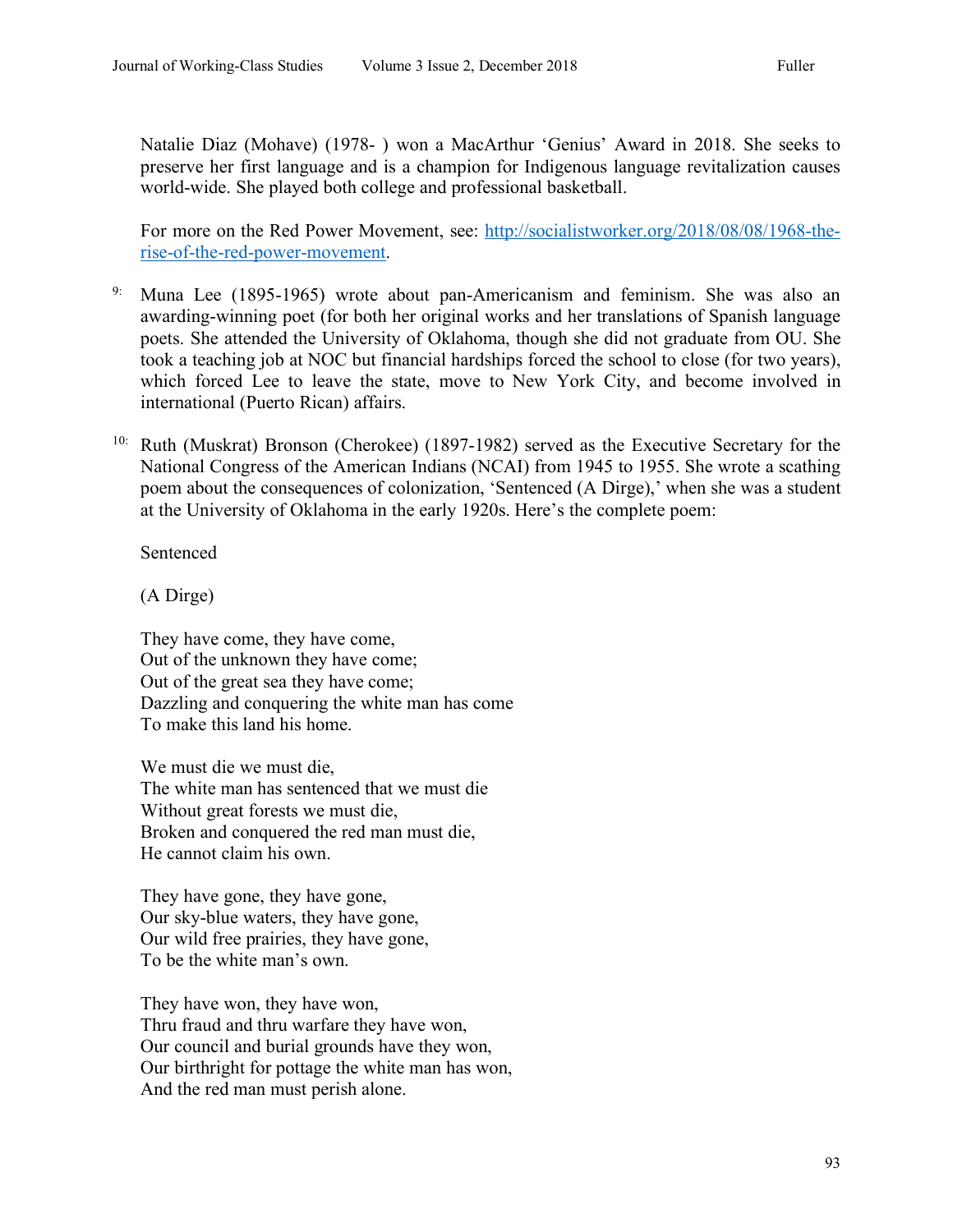*University Anthology*, ed. Joseph Paxton (University of Oklahoma, 1921).

- <sup>11:</sup> Dendrologist = the study of wooded plants / trees / shrubs.
- $12:$  49ers not the gold diggers in Cali, Alaska, and Colorado, but rather, the Indian-style 49ers, the name given to those folx gettin' it at the back-roads, after powwow – drummin' and singin' it up – usually 'til dawn.
- <sup>13:</sup> Native Education = Traditional Indigenous educational practices, which included teaching children about tribal-specific knowledge, values, attitudes, skills, and dispositions (see Alberta Yeboah, 2005).
- 14: Hawk Chief was a Pawnee tribal citizen who is said to have run the first sub-four-minute mile. According to Mary Anne Warde, 'In 1877, he ran one mile on a measured course in 3:45, timed with a stop watch. To double check, he ran it again a while later – with the same result. That year the U.S. Champion needed 4:49 to finish the one-mile race.'
- <sup>15:</sup> Jim Thorpe (Sac & Fox) (1887-1953) was the first American football running back / rusher to run 1,000 yards from Carlisle, Pennsylvana, to Yale, Oklahoma, to Canton, Ohio, to Jim Thorpe, Pennsylvania – sadly.
- 16: Aka, the MesoAmerican ballgame. Aztecs, Olmecs, Mayans, and other folx played variations of a game during which they 'threw' a ball through hoop.
- 17: Link Wray (Shawnee) (1929-2005) created and popularized the power chord in rock-n-roll. His 1954 song 'Rumble' is the only instrumental to be banned from the radio (in New York and Boston – for fear it would incite teenage gang violence).
- <sup>18:</sup> The BIA Takeover by AIM occurred in DC at the Interior Building. From November 3 to November 9, 1972, over 500 Native activists / protesters took control of the building (in observance of the Trail of Broken Treaties and) to raise awareness about the 500-year narrative of abuse and oppression
- <sup>19:</sup> IHS = Indian Health Services. Woefully underfunded since  $1955 -$  the year of its establishment.
- <sup>20:</sup> TERO = Tribal Employment Rights Office (or Ordinance) = Indian preference. TERO was enacted to address deplorable rates of poverty, unemployment, and underemployment that exists in and around Native communities / reservations.